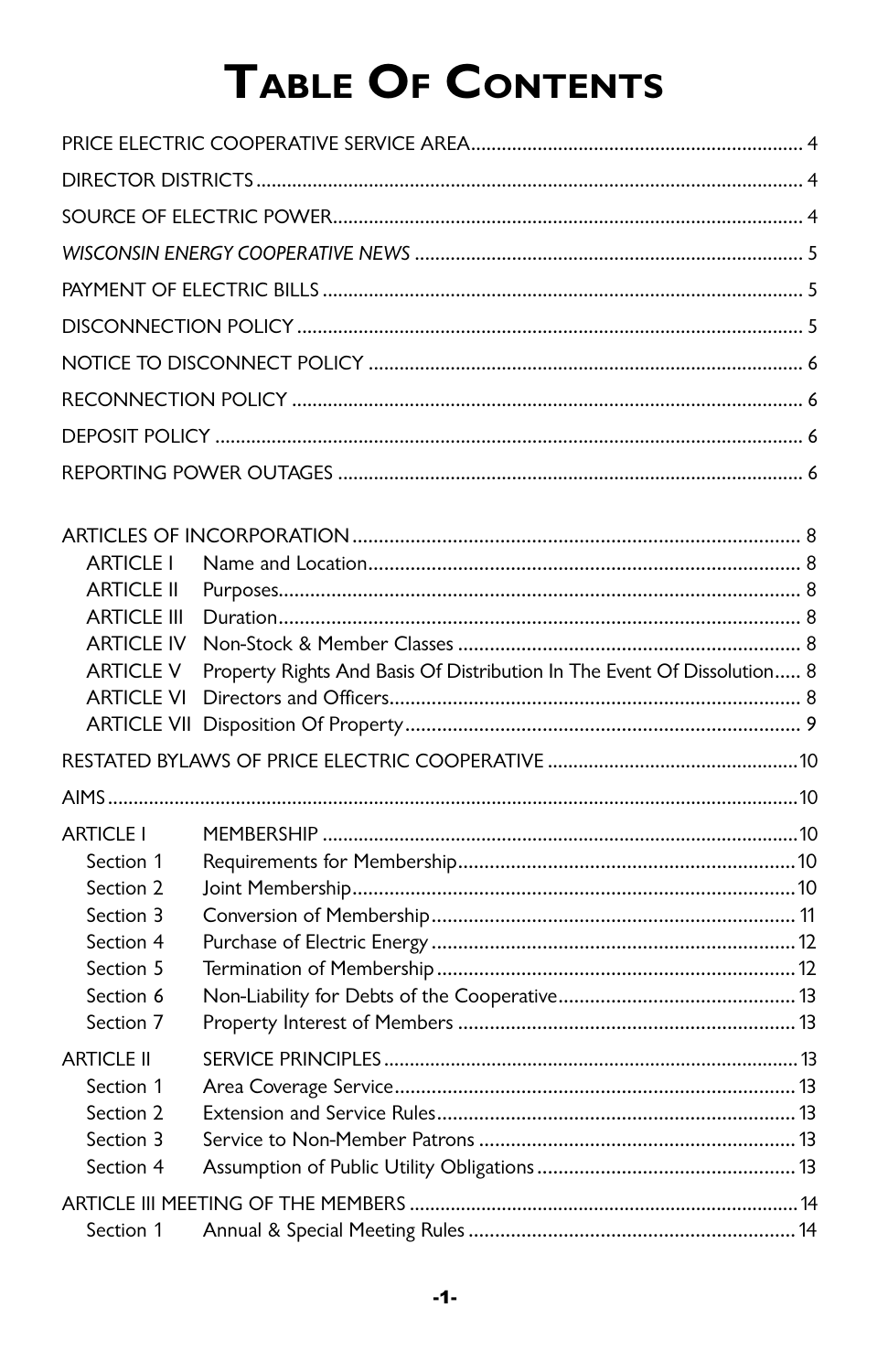| Section 2          |                                                                     |  |
|--------------------|---------------------------------------------------------------------|--|
| Section 3          |                                                                     |  |
| Section 4          |                                                                     |  |
| Section 5          |                                                                     |  |
| Section 6          |                                                                     |  |
| Section 7          |                                                                     |  |
| <b>ARTICLE IV</b>  |                                                                     |  |
| Section 1          |                                                                     |  |
| Section 2          |                                                                     |  |
| Section 3          |                                                                     |  |
| Section 4          |                                                                     |  |
| Section 5          |                                                                     |  |
| Section 6          |                                                                     |  |
| Section 7          |                                                                     |  |
| Section 8          |                                                                     |  |
| <b>ARTICLE V</b>   |                                                                     |  |
| Section 1          |                                                                     |  |
| Section 2          |                                                                     |  |
| Section 3          |                                                                     |  |
| Section 4          |                                                                     |  |
| <b>ARTICLE VI</b>  |                                                                     |  |
| Section 1          |                                                                     |  |
| Section 2          |                                                                     |  |
| Section 3          |                                                                     |  |
| Section 4          |                                                                     |  |
| Section 5          |                                                                     |  |
| Section 6          |                                                                     |  |
| Section 7          |                                                                     |  |
| Section 8          |                                                                     |  |
| Section 9          |                                                                     |  |
| <b>ARTICLE VII</b> |                                                                     |  |
| Section 1          |                                                                     |  |
| Section 2          | Patronage Capital in Connection with Furnishing Electric Energy  22 |  |
| Section 3          | Patronage Refunds in Connection with Furnishing Other Service23     |  |
| Section 4          |                                                                     |  |
| Section 5          | Retirement of Patronage Capital on Dissolution or Liquidation or    |  |
|                    |                                                                     |  |
| Section 6          |                                                                     |  |
| Section 7          | Prior Retirement to Estates of Deceased Patrons 24                  |  |
| Section 8          |                                                                     |  |
| Section 9          | Assignment for Education or Charitable Purposes25                   |  |
| Section 10         |                                                                     |  |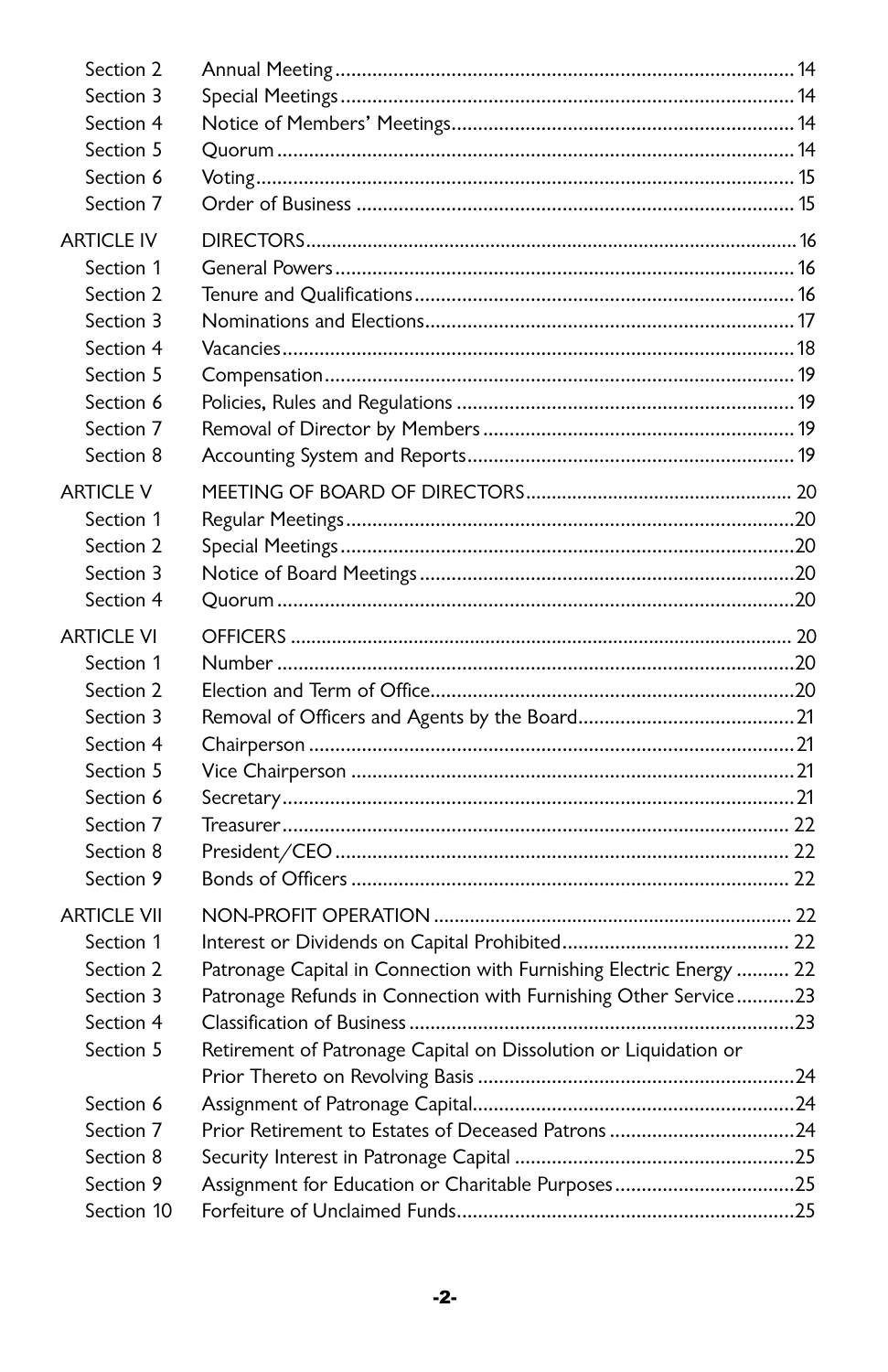| Section 11<br>Section 12                           | Subscriptions to Wisconsin Energy Cooperative News26    |  |
|----------------------------------------------------|---------------------------------------------------------|--|
| <b>ARTICLE VIII</b>                                |                                                         |  |
| <b>ARTICLE IX</b>                                  |                                                         |  |
| ARTICI F X<br>Section 1<br>Section 2<br>Section 3  |                                                         |  |
| Section 4                                          |                                                         |  |
| ARTICI F XI<br>Section 1<br>Section 2<br>Section 3 |                                                         |  |
| <b>ARTICLE XII</b>                                 |                                                         |  |
| <b>ARTICLE XIII</b>                                | INDEMNIFICATION OF OFFICERS, DIRECTORS, AND EMPLOYEES28 |  |
| <b>ARTICLE XIV</b>                                 |                                                         |  |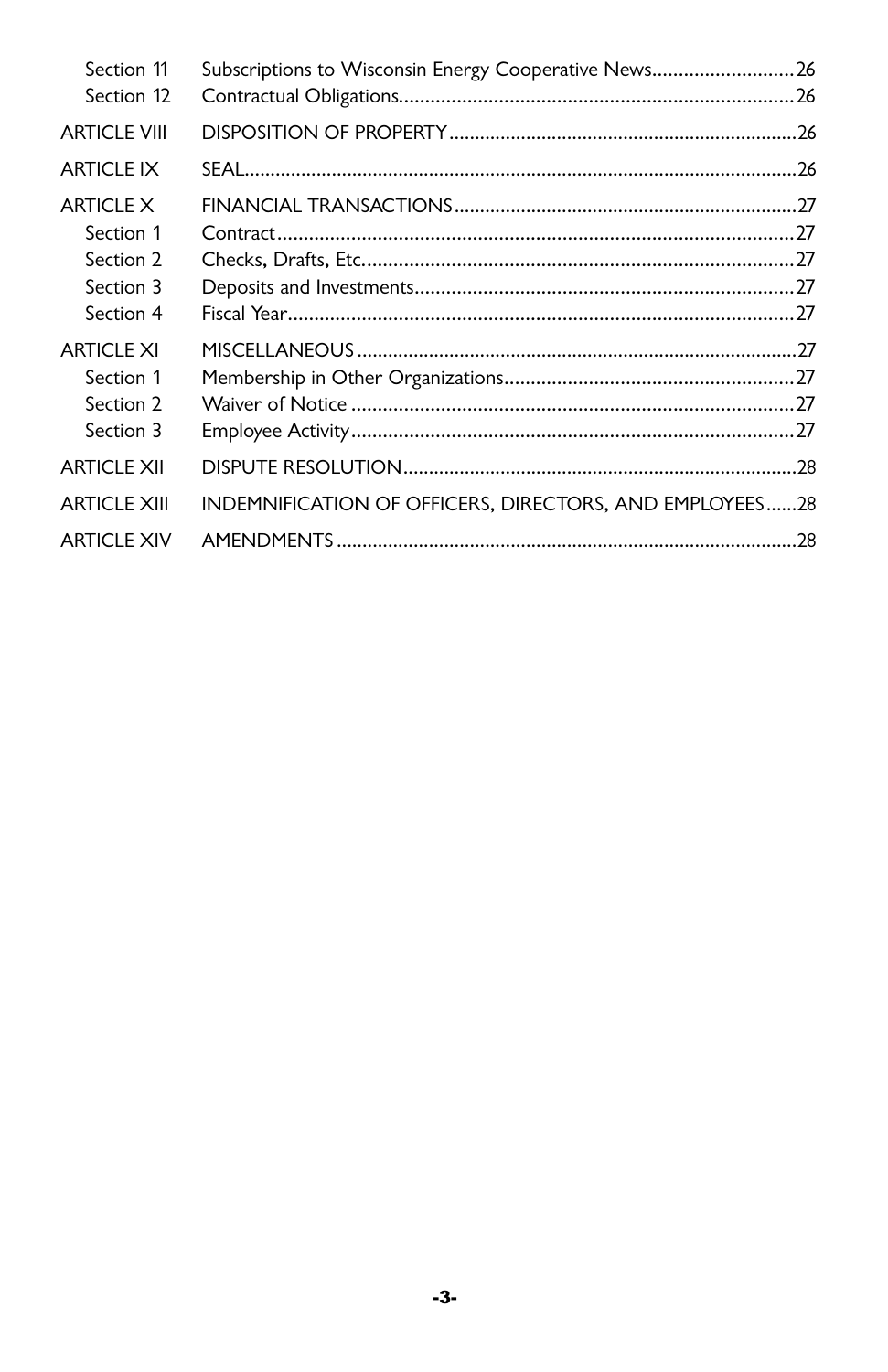# PRICE ELECTRIC COOPERATIVE



Price Electric Cooperative exists today because in the 1930's only ten percent (10%) of rural America had electric service. The Rural Electrification Administration (REA) was created to provide low-cost money to finance th rice Electric Cooperative exists today because in the 1930's only ten percent (10%) of rural America had electric service. The Rural Electrification Administration (REA) was created to provide low-cost money to finance the utilities were not interested in rural areas even with low-cost money, so Rural Electric Cooperatives (REC's) were formed by farmers and other rural people to bring electricity to the countryside.

As it did upon incorporation in July 1940, Price Electric continues to strive to provide access to safe, reliable, and affordable electric service. As a member you are a part of a unique business that is owned and controlled by the people it serves.



## **PRICE ELECTRIC COOPERATIVE SERVICE AREA**

The map on the back cover shows the service area of the cooperative which stretches from just south of Mellen on the north to Rib Lake on the south. The system is approximately 72 miles long and 48 miles wide or about 3,500 square miles. The cooperative serves the rural areas outside the cities, villages and towns within this area.

## **DIRECTOR DISTRICTS**

The map on the back cover also shows the service area divided into nine (9) director districts. Each district is represented by one director on the board of directors. Directors serve terms of three (3) years. They are nominated at district meetings and elected by the total membership at the annual meeting. Each year three (3) directors are elected at the annual meeting. All members are encouraged to attend the district meeting and the annual meeting each year.

## **SOURCE OF ELECTRIC POWER**

Price Electric Cooperative is an electric distribution cooperative. Electric power is delivered to substations in our service area by Dairyland Power Cooperative, of La Crosse, Wisconsin, via their transmission system and partially on the transmission system of Xcel Energy. Price Electric distributes electric power from the substations to the membership covering over 1,800 miles of distribution lines.

Dairyland Power Cooperative is owned by the twenty-four (24) distribution cooperatives they serve, just as Price Electric is owned by its members. A member of Price Electric's board also serves as a director on Dairyland's board of directors. Dairyland owns and operates generating plants along the Mississippi River which provide the electric needs for about 259,000 consumers through the twenty-four distribution systems that they serve.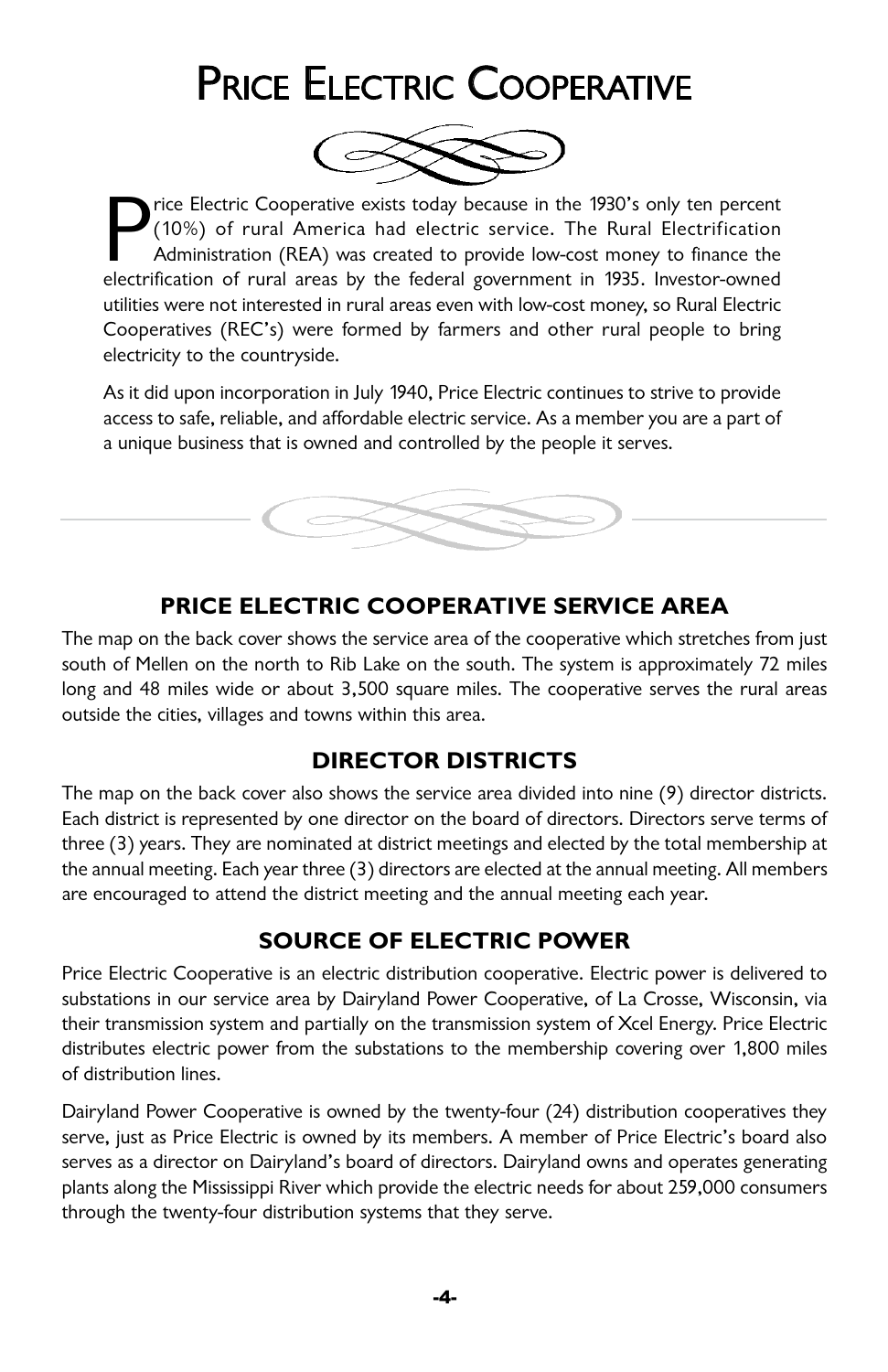## **WISCONSIN ENERGY COOPERATIVE NEWS**

The Wisconsin Energy Cooperative News is a monthly magazine published on behalf of the Wisconsin Electric Cooperative Association by the Wisconsin Federation of Cooperatives. Cooperative member/owners throughout the state receive the publication. Each electric cooperative features customized pages in their edition. These pages are used by Price Electric Cooperative to inform members of news directly related to their cooperative.

# **PAYMENT OF ELECTRIC BILLS**

The Cooperative has numerous payment options including cash, check, money order, credit/ debit card, toll-free pay-by-phone, electronic payment and automatic payment plan.

**Online Payment Options:** Online payments can be made at price-electric.com. One time payments can be made or an automatic payment plan can be set up to debit your bank account or credit/debit card each month.

**Pay-By-Phone Option:** To make payments over the phone using a credit/debit card or check, please call 1-888-222-2135. This automated toll-free option is available 24 hours a day, 7 days a week. Automatic payment plans can also be set up by calling 1-888-222-2135.

There is no charge for either of these options.

# **DISCONNECTION POLICY**

The Cooperative reserves the right to discontinue service to any member or members without notice for any of the following reasons:

- a. For fraudulent representation as to use of electric service.
- b. For any disapproval of member's equipment or installation on account of defects or hazardous conditions.
- c. For emergency operations or repairs.
- d. For unavoidable shortage or interruptions in the Cooperative's source of supply.
- e. Whenever such action is necessary to protect the Cooperative from fraud or abuse.
- f. Upon cancellation of service contract by the Cooperative.

The Cooperative reserves the right to discontinue service on reasonable notice for any of the following reasons:

- a. For non-payment of bill or other indebtedness such as worthless check.
- b. If entry to its meter or meters is refused or its access thereto is obstructed or hazardous.
- c. If the rules and regulations of the Cooperative are violated.
- d. If the Bylaws of the Cooperative are violated.
- e. If a member has an unpaid bill owed to the Cooperative at a previous or different location, the member shall not receive service from the Cooperative at another location.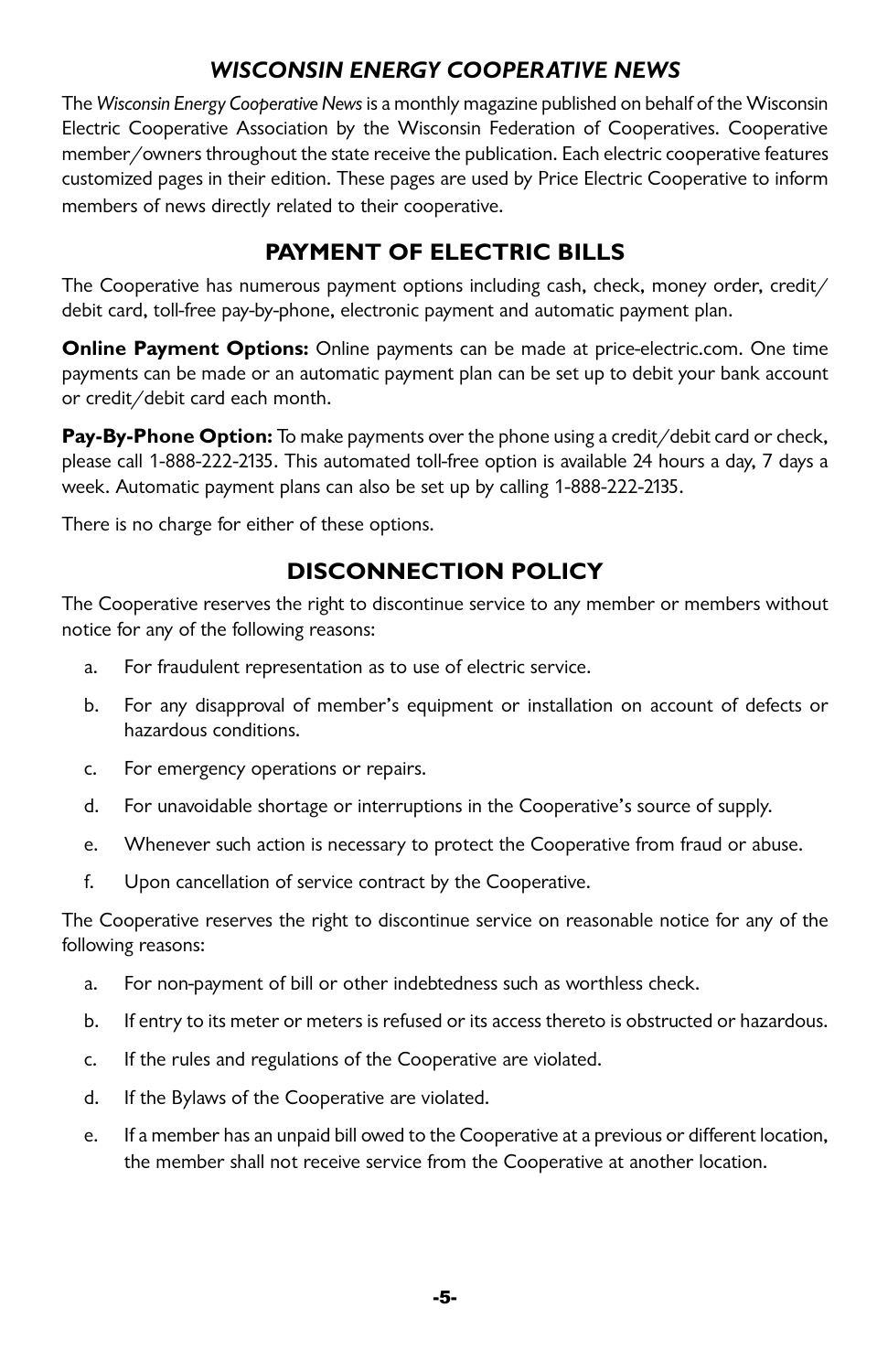## **NOTICE TO DISCONNECT POLICY**

A notice will be sent to the member informing them of the delinquency. The notice will also inform the member that if the bill is not paid within ten (10) days from the date of the notice a representative will be sent to collect or disconnect service. There will be a charge for any collection trip or disconnection.

## **RECONNECTION POLICY**

When service is disconnected for a valid reason the consumer shall, before connection is made:

- 1. Pay the entire delinquent bill including the bill for any service used in addition to the amount included in the last delinquent notice plus a reconnect fee.
- 2. Pay a minimum bill for all months the service was disconnected, if that consumer had service disconnected for less than one year.
- 3. Correct any condition determined hazardous to the consumer and/or the general public.
- 4. Permit the Cooperative to correct any condition pertaining to the power line, including right-of-way, determined by the Cooperative to be hazardous to the consumer and/or the general public.

## **DEPOSIT POLICY**

Consumer deposit amounts will be based on the assessment of credit risk associated with all applications for new or continued service to protect the assets of the Cooperative and its members. A screening tool called the ONLINE Utility Exchange will be used to assess credit risk and charge deposits to only those potential members and existing members who pose a credit risk. The deposit will be retained by the Cooperative for a period of one year and then applied to the member's billing account provided the applicant has established a satisfactory credit rating. The deposit, when returned, will have interest, per annum, added. In the event the depositor leaves the service of the Cooperative, the deposit, plus interest, will be refunded provided all amounts due the Cooperative have been paid.

## **REPORTING POWER OUTAGES**

- 1. Check to see if electricity is off over your entire premises.
- 2. Check your meter display to see if it is flashing numbers or blank. If numbers are flashing there is power to the meter and there is a problem with your side of the service.
- 3. Check if fuses are blown or circuit breakers are tripped.
- 4. Check with your neighbors to see if they have electricity. Knowing the extent of the outage will help find the reason faster.
- 5. The Cooperative is allowed to perform service up to the meter. Any wires from the meter to your buildings belong to you and are your responsibility for their repair. In most instances when the damage is to your wires it is best to contact an electrician in your area. There is a service fee if the Cooperative crew responds and the problem is on your side of the meter.
- 6. When you have determined that the outage is not on your wires, call the Cooperative and give the following information: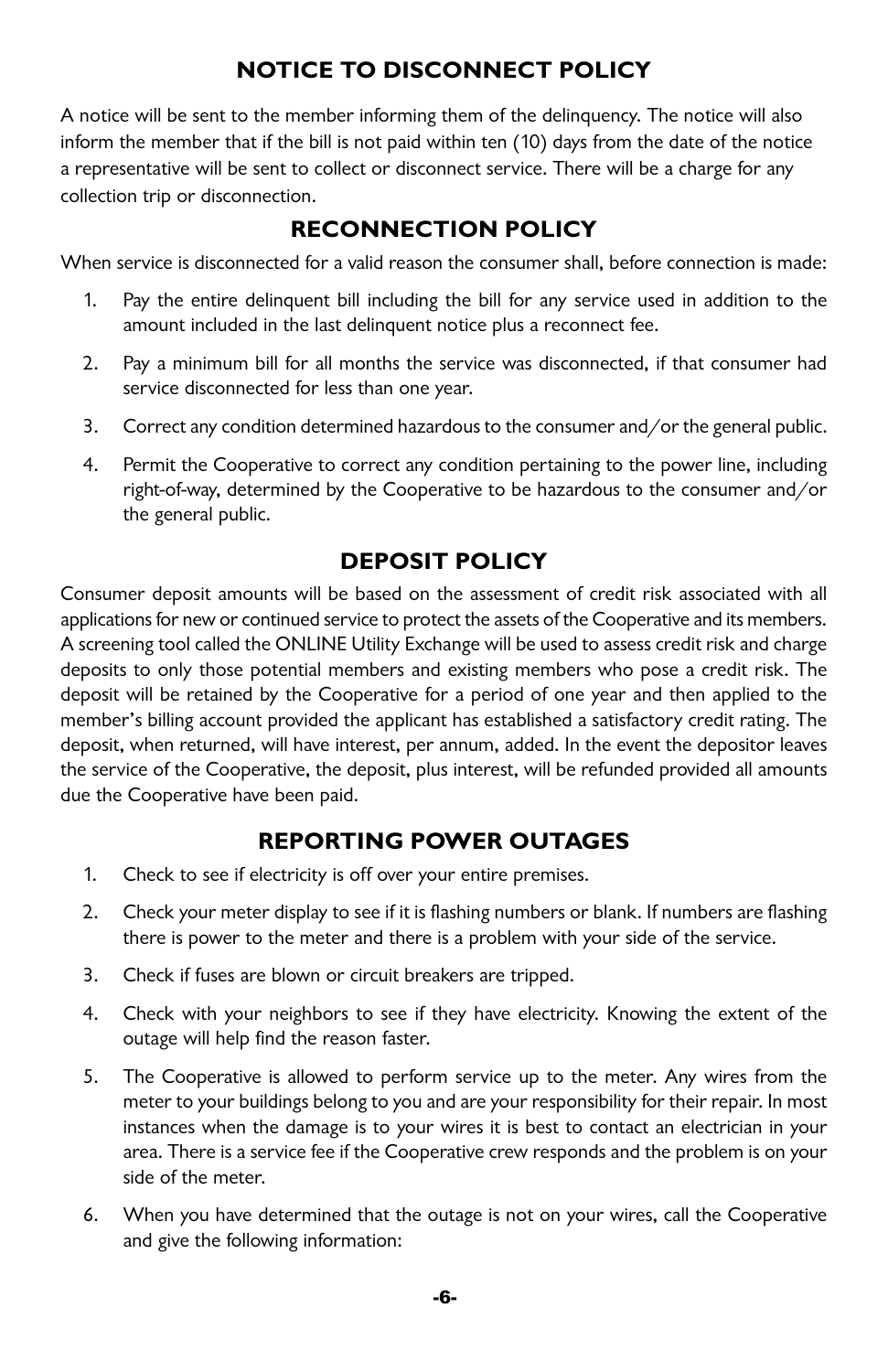- A. Your name and the name of the person who is receiving service at the location.
- B. Cause of the outage if known. This will assist the crews in locating the problem and restoring electrical service.
- 7. Even though the Cooperative can view outages via automated meters, they are not monitored 24/7 and all outages should be reported to the Cooperative.

# **TO REPORT OUTAGES**

Call: 715-339-2155 or 1-800-884-0881

(Answered 24 hours per day – 7 days a week)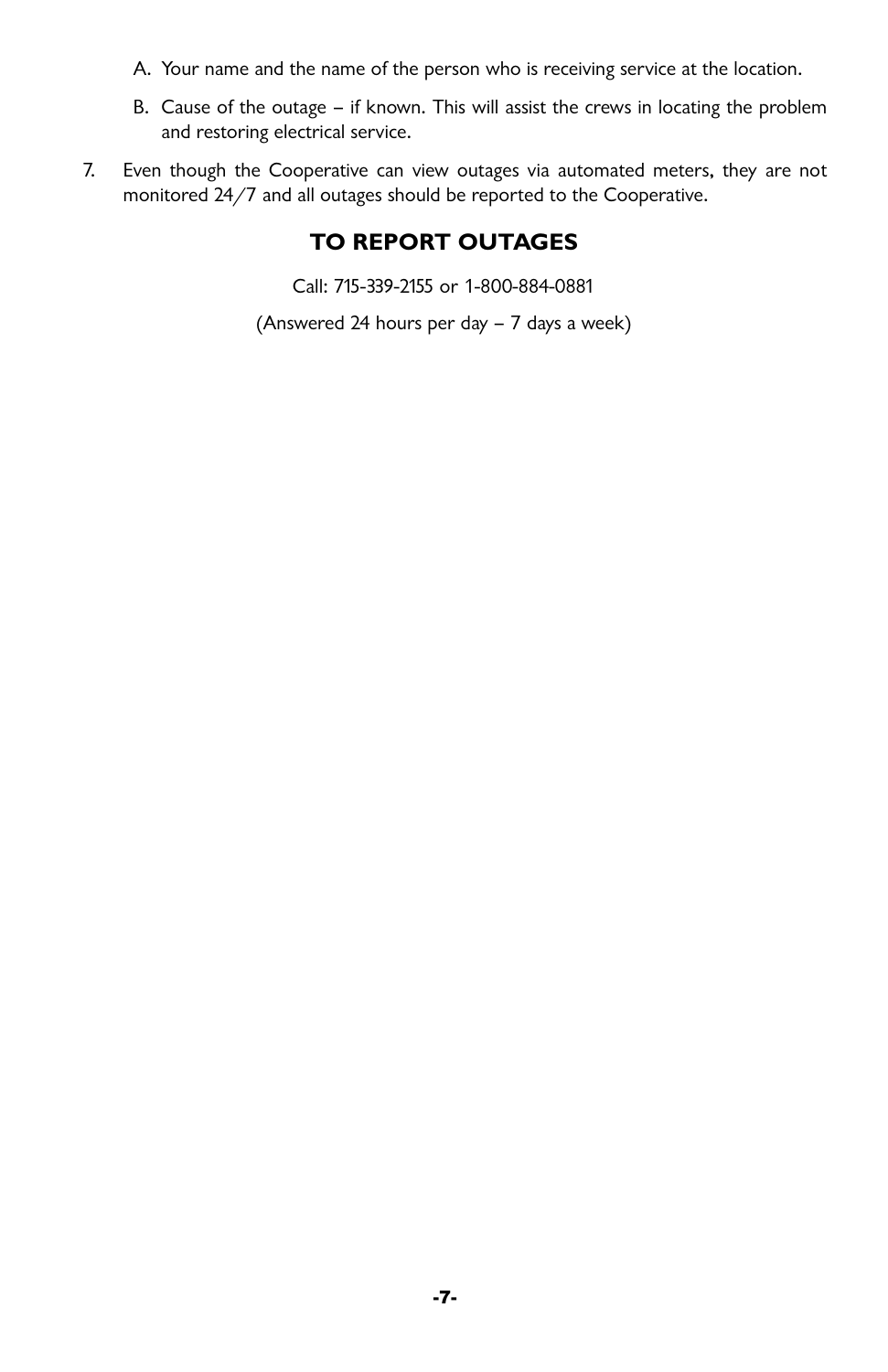# **ARTICLES OF INCORPORATION**

## **ADOPTED 1986 Revised June 8, 2007**

# **ARTICLE I – NAME AND LOCATION**

The name of this cooperative association shall be Price Electric Cooperative, and its principal office shall be in the Town of Worcester, in Price County, Wisconsin, Address: W6803 Springs Drive, Phillips, Wisconsin 54555.

# **ARTICLE II – PURPOSES**

The principal purpose for which this cooperative association is formed is that of furnishing its members with electric power and energy and energy services on a cooperative, non-profit basis. The Cooperative may also provide water and waste water, Internet, and satellite television services to its members on a cooperative, non-profit basis. And the Cooperative may engage in any activity within the purposes for which cooperative associations may be organized under Wisconsin law, and all such activities shall be deemed within its purposes subject to such express limitations as may be imposed pursuant to its Bylaws.

## **ARTICLE III – DURATION**

The duration of this cooperative association shall be perpetual.

# **ARTICLE IV – NON-STOCK & MEMBER CLASSES**

This cooperative association is organized without capital stock and there shall be only one class of members with respect to voting rights.

## **ARTICLE V – PROPERTY RIGHTS AND BASIS OF DISTRIBUTION IN THE EVENT OF DISSOLUTION**

Upon dissolution, after

- (a) All debts and liabilities of the Cooperative shall have been paid, and
- (b) All capital furnished through patronage shall have been retired as provided in the Bylaws,

the remaining property and assets of the Cooperative shall be distributed among the members and former members in the proportion which the patronage capital credited to each bears to the total patronage capital credited to all members determined immediately prior to the final retirements of patronage capital described above, subject to and in accordance with such classifications of business formulas as may have been employed in allocating patronage capital to such members.

# **ARTICLE VI – DIRECTORS AND OFFICERS**

The business and affairs of the Cooperative shall be managed by a Board of Directors. The number of and qualifications for directors shall be specified in the Bylaws. The Bylaws may provide that directors be from specified territorial districts and may further limit voting for any director to members from within the territorial district from which such director is to be elected. The principal officers of the Cooperative shall be a Chairperson, one or more Vice Chairpersons, a Secretary and a Treasurer, or such other titles as the Bylaws may prescribe for those offices. The Bylaws may provide for the combination of offices or for such assistant offices as is allowed by law. The Bylaws shall prescribe the authority and duties of the respective offices and their terms and manner of election.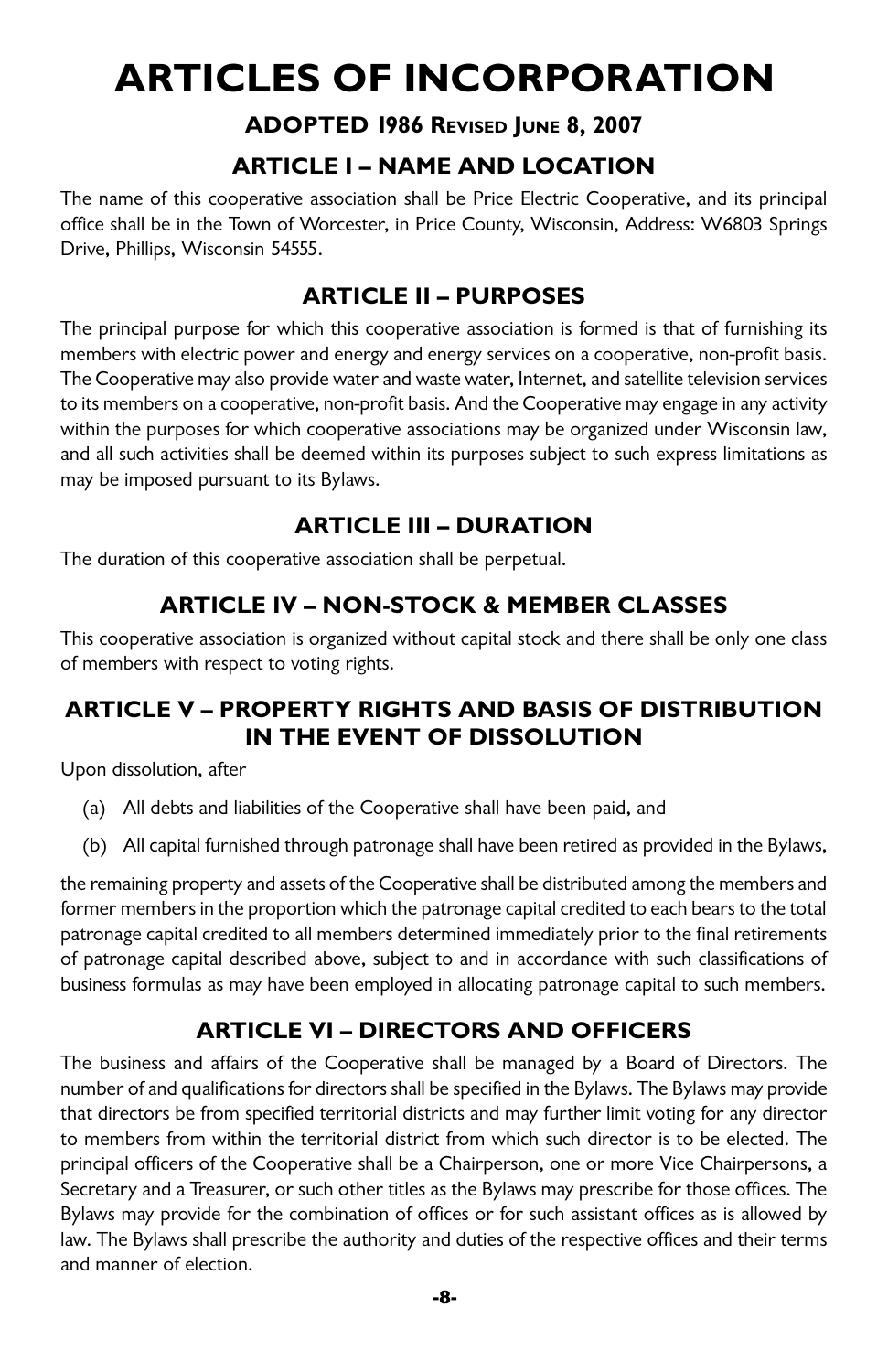## **ARTICLE VII – DISPOSITION OF PROPERTY**

The Cooperative may not sell, mortgage, lease or otherwise dispose of or encumber all or any substantial portion of its property unless such sale, mortgage, lease or other disposition or encumbrances is authorized at a meeting of the members thereof by the affirmative vote of not less than two-thirds (2/3) of all the members of the Cooperative, and unless the notice of such proposed sale, mortgage, lease or other disposition or encumbrance shall have been contained in the notice of the meeting; provided, however, that notwithstanding anything herein contained, the Board of Directors of the Cooperative, without authorization by the members thereof, shall have full power and authority to borrow money and in connection with such borrowing to authorize the execution and delivery of a mortgage or mortgages or a deed or deeds of trust upon, or the pledging or encumbering of, any or all of the property, assets, rights, privileges, licenses, franchises and permits of the Cooperative, whether acquired to be acquired, and wherever situated, as well as the revenue and income there from, all upon such terms and conditions as the Board of Directors shall determine, to secure any indebtedness of the Cooperative; and provided, further, that the Board of Directors may, upon the authorization of a majority of the members of the Cooperative voting thereon, merge or consolidate with another cooperative organized under Wisconsin Statutes Chapter 185. The Board of Directors in its discretion shall determine what constitutes a substantial portion of the Cooperative's property. The foregoing requirement for the affirmative vote of two-thirds (2/3) of all members of the Cooperative shall not be reduced or repealed except upon the affirmative vote of at least two-thirds (2/3) of all members of the Cooperative.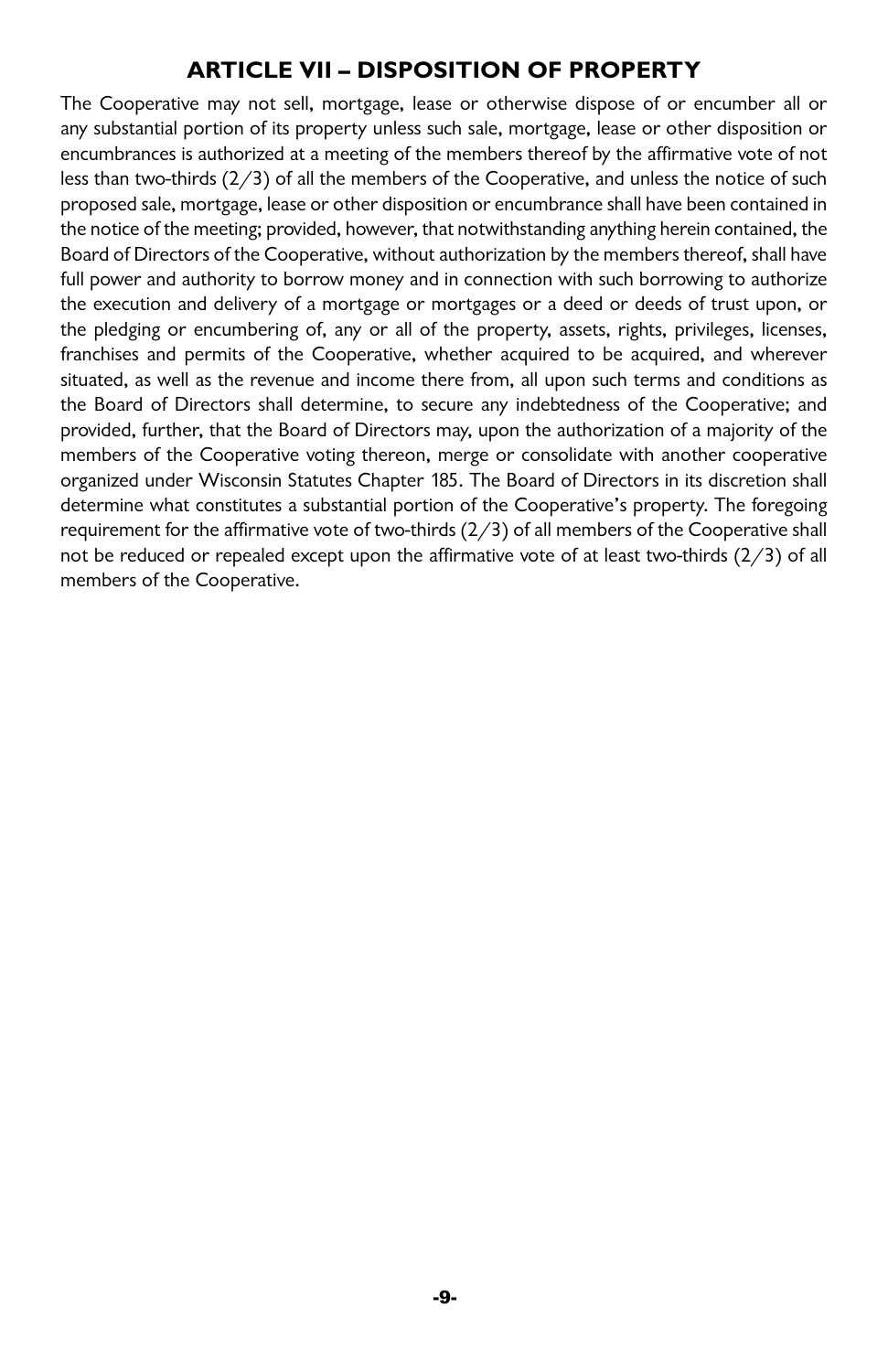# **RESTATED BYLAWS OF PRICE ELECTRIC COOPERATIVE**

## **ADOPTED 1986**

#### **Revised May 17, 2003, June 8, 2007, June 11, 2014, June 10, 2015 and June 8, 2017**

## **AIMS**

The aims of the Cooperative are three-fold:

- (a) To make adequate and dependable electric services available to all members and to all un-served persons within its service area desiring to become members, and similarly to make other utility-type services available to members within its service area.
- (b) To render such service without discrimination on a cooperative basis at the lowest cost consistent with sound economy and good management; and
- (c) To fulfill its obligations as a responsible business citizen in furthering the general welfare of the citizens of the community in which it operates.

## **ARTICLE I – MEMBERSHIP**

#### **SECTION 1 - REQUIREMENTS FOR MEMBERSHIP**

Any natural person, firm, association, corporation, or body politic or subdivision thereof will become a member of Price Electric Cooperative (hereinafter called "Cooperative") upon receipt of electric or other utility-type service from the Cooperative, provided that the member has first:

- (a) Made an application for membership therein in such form as the Board of Directors may prescribe;
- (b) Agreed to purchase from the Cooperative electric energy as hereinafter specified, or if not connected to the Cooperative's electric distribution system, service from the Cooperative's water and waste water, Internet or satellite television divisions as provided herein; and
- (c) Agreed to comply with and be bound by the Articles of Incorporation and Bylaws of the Cooperative and any rules and regulations adopted by the Board of Directors.

A trust shall not be considered a natural person and is not eligible to become a member. However, any trust that holds a membership as of June 8, 2017, may remain a member until such membership is terminated in accordance with these Bylaws.

Any person who requests service from the Cooperative subject to the conditions applicable to all patrons of the same class of service, upon receipt of such service shall be deemed a member with the same rights and privileges as each other member of such class. Members may purchase service from more than one service division of the Cooperative, but no member may hold more than one membership in the Cooperative, and no membership in the Cooperative shall be transferable, except as provided in these Bylaws.

## **SECTION 2 - JOINT MEMBERSHIP**

Two natural persons may hold a membership as joint tenants with right of survivorship in accordance with the terms of their application, these Bylaws, and any rules of the Board of Directors applicable thereto. Other forms of joint membership are not authorized.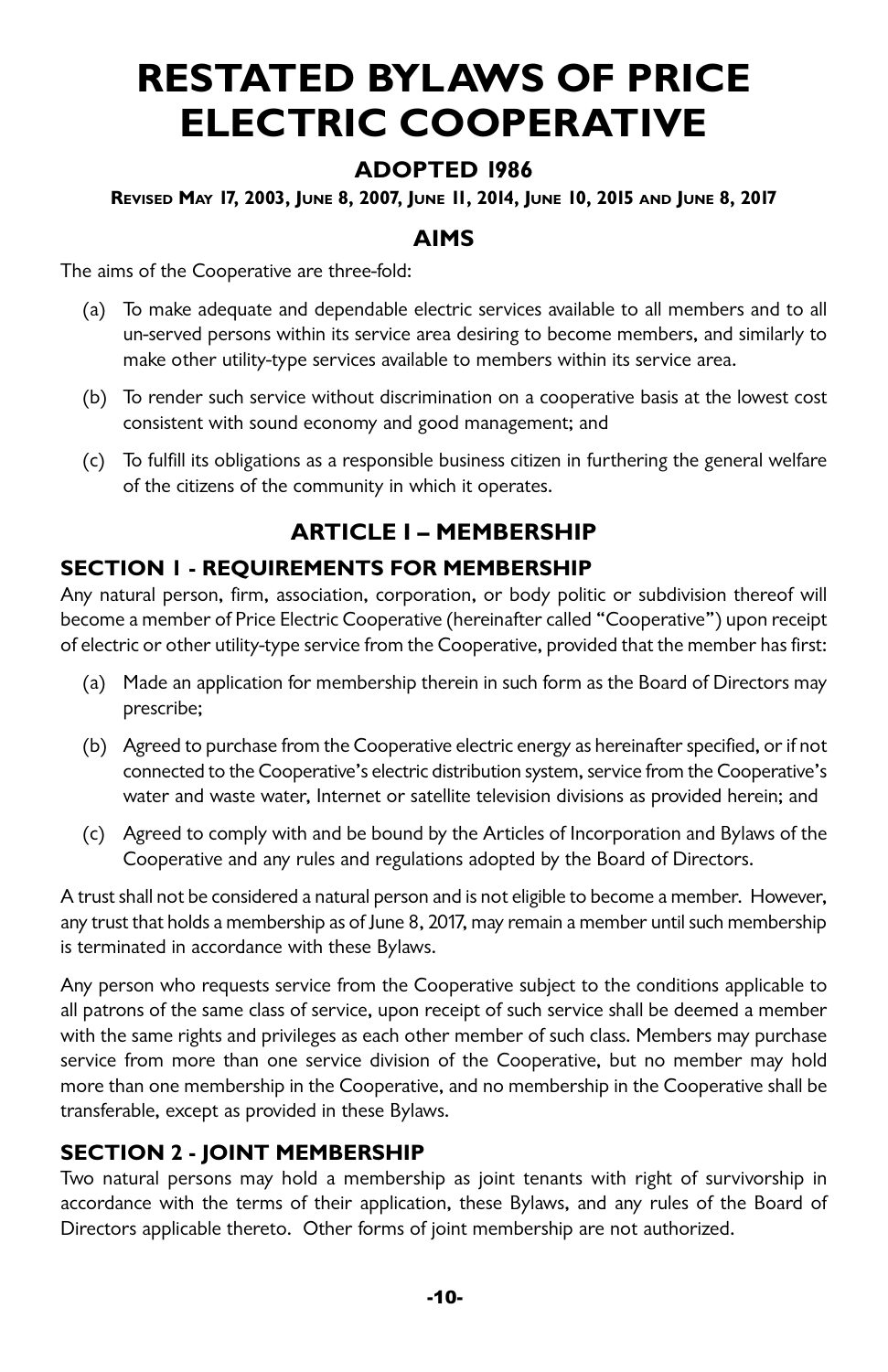(a) Any application for membership in the Cooperative received after June 6,1961, from any person who is married shall be deemed and become an application for membership as joint members with right of survivorship unless the person making such application otherwise designates in writing.

 With respect to memberships issued prior to June 6,1961, the membership of any person who on June 6, 1961, was married, or who thereafter while a member became married, shall be deemed to have become, and did become at such time, a membership as joint members with right of survivorship without further action by such member, unless within 30 days after June 6,1961, or 30 days after date of marriage, whichever date is later, the person to whom such membership was issued otherwise has designated in writing.

- (b) Any application for joint membership in the Cooperative received after June 8, 2017 shall be deemed and become an application for membership as joint members with right of survivorship. With respect to joint memberships issued on or prior to June 8, 2017, that were not joint memberships with right of survivorship, such joint memberships shall be deemed to have become, and did become as of June 8, 2017 joint memberships with right of survivorship without further action by such members, unless within 30 days after June 8, 2017, the joint members have otherwise designated in writing.
- (c) The term "member" as used in these Bylaws shall be deemed to include a joint membership, and any provisions relating to the rights and liabilities of membership, including, without limitation the following, shall apply to such member:
	- (1) The presence at a meeting of either or both shall be regarded as the presence of one member and shall constitute a joint waiver of notice of the meeting;
	- (2) The vote of either separately or jointly shall constitute a joint vote;
	- (3)A waiver of notice signed by either or both shall constitute a joint waiver;
	- (4) Notice to either shall constitute notice to both;
	- (5) Expulsion of either shall terminate the joint membership;
	- (6)Withdrawal of either shall terminate the joint membership;
	- (7) Either but not both may be elected or appointed as an officer or director, provided that both meet the qualifications for such office.
- (d) Upon the death of either person who is a party to a joint membership, such membership shall be held solely by the survivor and the records of the Cooperative shall be changed to show membership solely in the survivor; provided, however, that the estate of the deceased shall not be released from any debts due the Cooperative.

#### **SECTION 3 - CONVERSION OF MEMBERSHIP**

By a written request, a membership in the name of one person or a joint membership, may be converted to a membership of the other type. Except as provided in Section 5(c) of this Article, such written request shall be signed by all persons having an interest therein and shall contain the agreement by all persons having an interest in a membership involved, to comply with the Articles of Incorporation, Bylaws and rules and regulations adopted by the Board of Directors.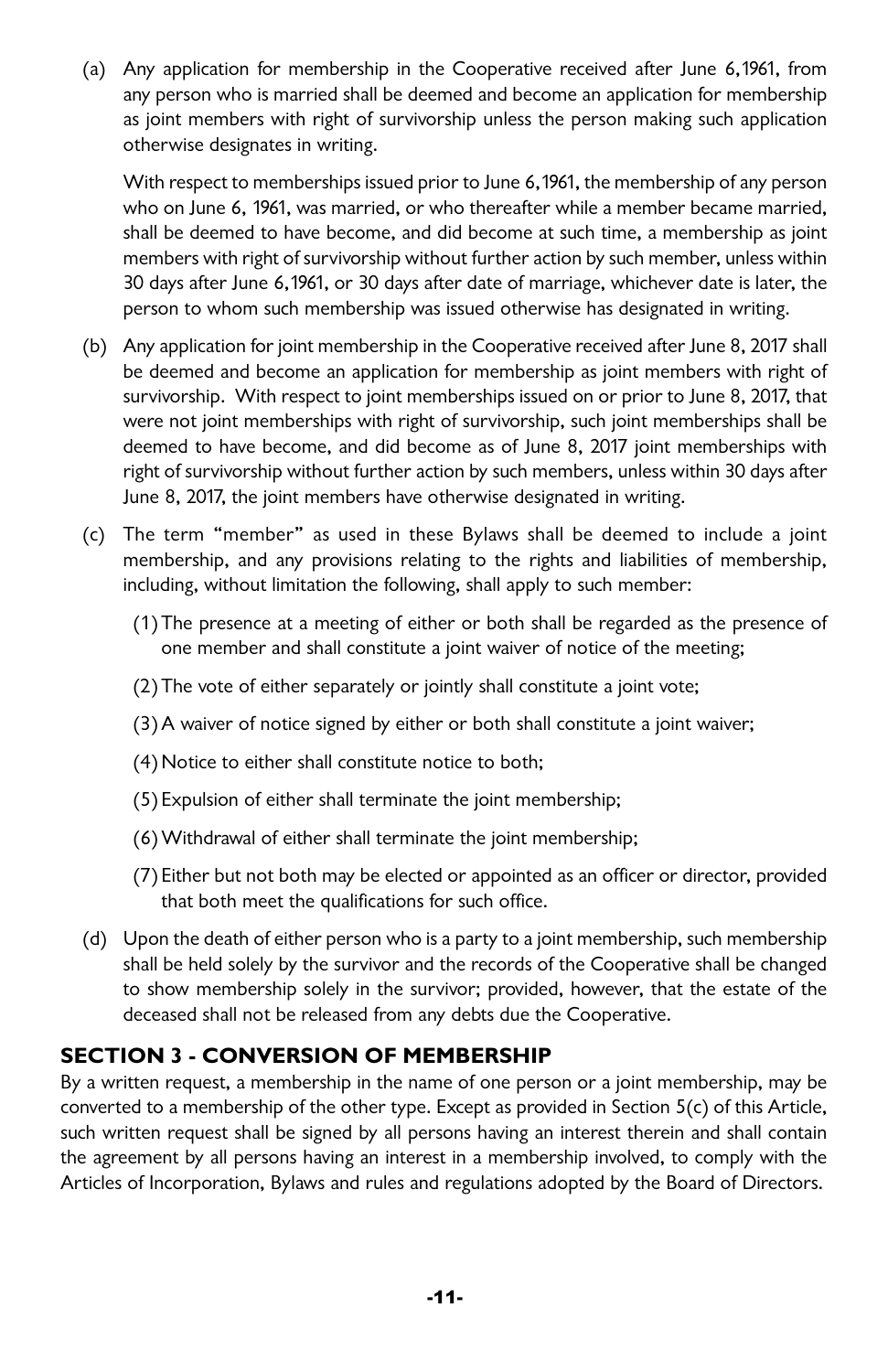## **SECTION 4 - PURCHASE OF ELECTRIC ENERGY**

Each applicant for membership shall as soon as electric energy shall be available, purchase from the Cooperative all electric energy purchased for use on the premises specified in the application for membership, and shall pay therefor at rates which shall from time to time be fixed by the Board of Directors. Production or use of electric energy on such premises, regardless of the source thereof, by means of facilities which shall be interconnected with the Cooperative's facilities, shall be subject to appropriate safety and other regulations as shall be fixed from time to time by the Cooperative. It is expressly understood that amounts paid for electric energy or other utilitytype services in excess of the cost of service are furnished by the members as capital and each member shall be credited with the capital so furnished as provided by these Bylaws. Regardless of the amount of electric energy or other utility services consumed, each member shall pay to the Cooperative such minimum amount as shall be fixed by the board from time to time. Each member shall also pay all amounts owed by him to the Cooperative as and when the same shall become due and payable.

## **SECTION 5 - TERMINATION OF MEMBERSHIP**

- (a) Any member may withdraw from membership upon compliance with such uniform terms and conditions as the board may prescribe, subject to any regulations imposed by lawful authority. The board may, by the affirmative vote of not less than two-thirds  $(2/3)$  of all members of the board, expel any member who fails to comply with any of the provisions of the Articles of Incorporation, Bylaws or reasonable rules or regulations adopted by the board, but only if such member shall have been given written notice by the Cooperative that such failure makes him liable to expulsion and such failure shall have continued for at least ten (10) days after such notice was given. Any expelled member may be reinstated by vote of the board or by vote of the members at any annual or special meeting. The membership of a member who for a period of six (6) months after service is available to him, has not purchased electric energy or other utility service from the Cooperative, or of a member who has ceased to purchase energy or other utility service from the Cooperative, may be cancelled by resolution of the board.
- (b) Upon the withdrawal, death, cessation of existence or expulsion of a member, the membership of such member shall thereupon terminate. Termination of membership in any manner shall not release a member or the estate from any debts due the Cooperative.
- (c) Upon the legal separation or divorce of the holders of a joint membership, such membership shall continue to be held jointly until the joint members apply for conversion of the membership pursuant to Section 3 of this Article or until either of the following occurs: 1) a person who is party to the joint membership may convert the membership to an individual membership in his or her name without the signature of the other person who is party to the joint membership if he or she certifies that the other person no longer occupies or uses the premises served under such membership, or 2) a person who is party to the joint membership may withdraw from the joint membership if he or she certifies that he or she no longer occupies or uses the premises served under such membership. This provision shall not affect the ownership of funds held by the Cooperative in the names of the joint owners, and further provided, that neither joint owner shall be released from debts due the Cooperative arising from the joint ownership.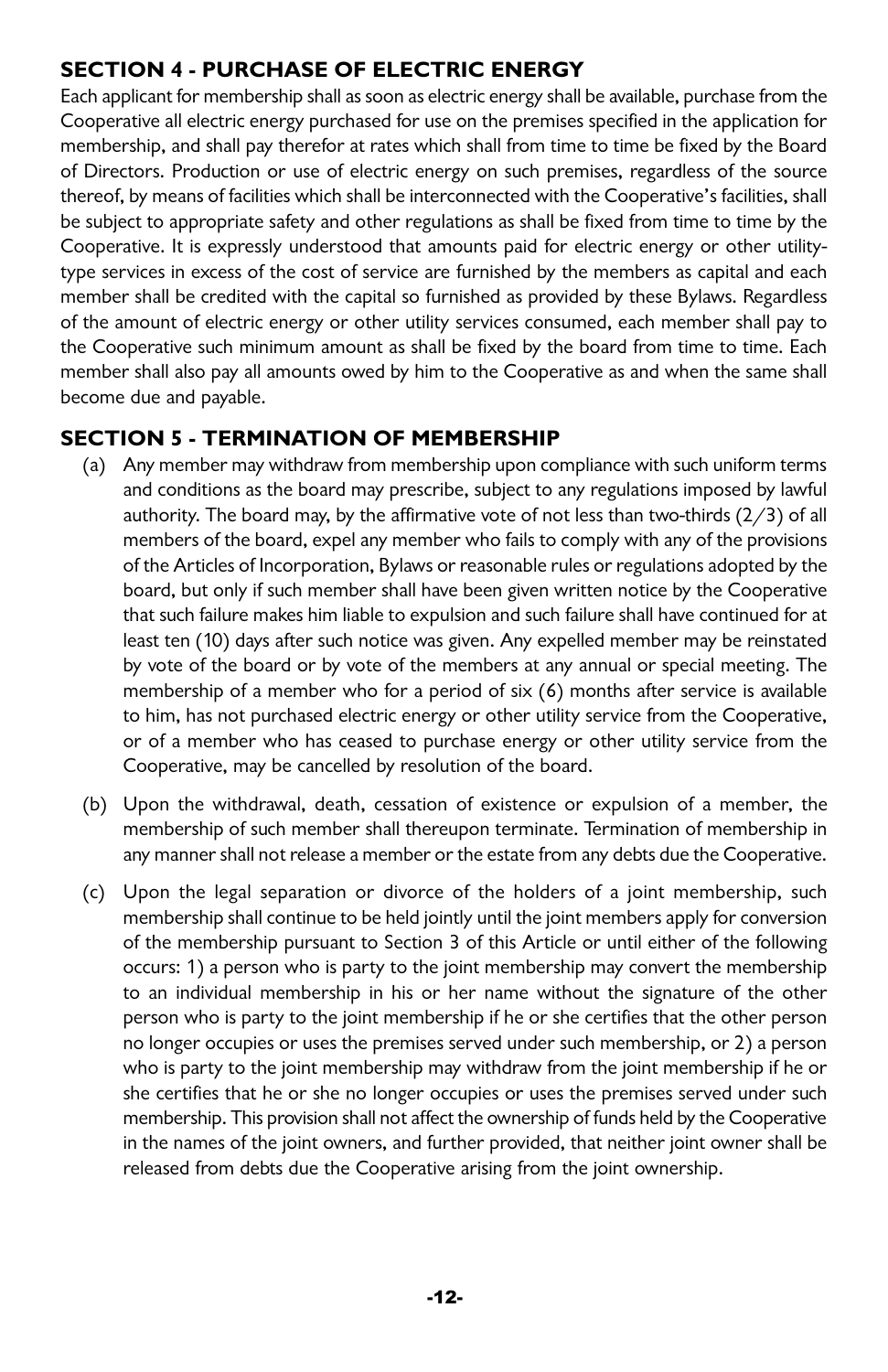## **SECTION 6 – NON-LIABILITY FOR DEBTS OF THE COOPERATIVE**

The private property of the members of the Cooperative shall be exempt from execution for the debts of the Cooperative and no member shall be individually liable or responsible for any debts or liabilities of the Cooperative.

## **SECTION 7 – PROPERTY INTEREST OF MEMBERS**

Upon dissolution and after,

- (a) All debts and liabilities of the Cooperative shall have been paid, and
- (b) Except as otherwise provided in these Bylaws, all capital furnished through patronage shall have been retired as provided in the Bylaws,

then the remaining property and assets of the Cooperative shall be distributed among the members and former members in the proportion which the patronage capital credited to each bears to the total patronage capital credited to all members determined immediately prior to the final retirements of patronage capital described above, subject to and in accordance with such classifications of business as may have been employed in allocating patronage capital to such members.

# **ARTICLE II – SERVICE PRINCIPLES**

## **SECTION 1 - AREA COVERAGE SERVICE**

The Cooperative holds itself out to serve and shall make diligent efforts to extend and render adequate and reliable electric service to all un-served persons within the Cooperative service area, regardless of the size or nature of their service requirements, who (a) desire such service and (b) meet all reasonable requirements established by the Cooperative as a condition of service.

## **SECTION 2 - EXTENSION AND SERVICE RULES**

Extension and service rules of the Cooperative for its electric and other utility-type services from time to time promulgated by the Board of Directors shall be of general and uniform application and shall provide for service without discrimination to all patrons or members within the same classification of business.

## **SECTION 3 – SERVICE TO NON-MEMBER PATRONS**

In the event the Cooperative shall acquire all or any portion of the property of any public utility, former consumers of such public utility served through the property acquired shall be invited to become members of the Cooperative. Should any such consumer refuse to become a member of the Cooperative, then the Cooperative may continue to render electric or other utility-type service to such consumer as a patron of the Cooperative and, except for participation in the governance of the Cooperative, those patrons shall be treated in all other respects as a member.

## **SECTION 4 – ASSUMPTION OF PUBLIC UTILITY OBLIGATIONS**

Within the corporate limits of any city or village in which the Cooperative may acquire the property of any public utility, the Board of Directors may by rule or by agreement with the governing board of such municipality cause the Cooperative to become subject therein to all or part of the regulatory rules and jurisdiction of the Public Service Commission of Wisconsin, or other regulatory agency provided by law, provided that this shall not affect the status of the Cooperative in the balance of its service area nor require approval of its securities issued to the United States of America or to any financing institution organized by rural electric cooperatives or approved by the Administrator of the Rural Utilities Service.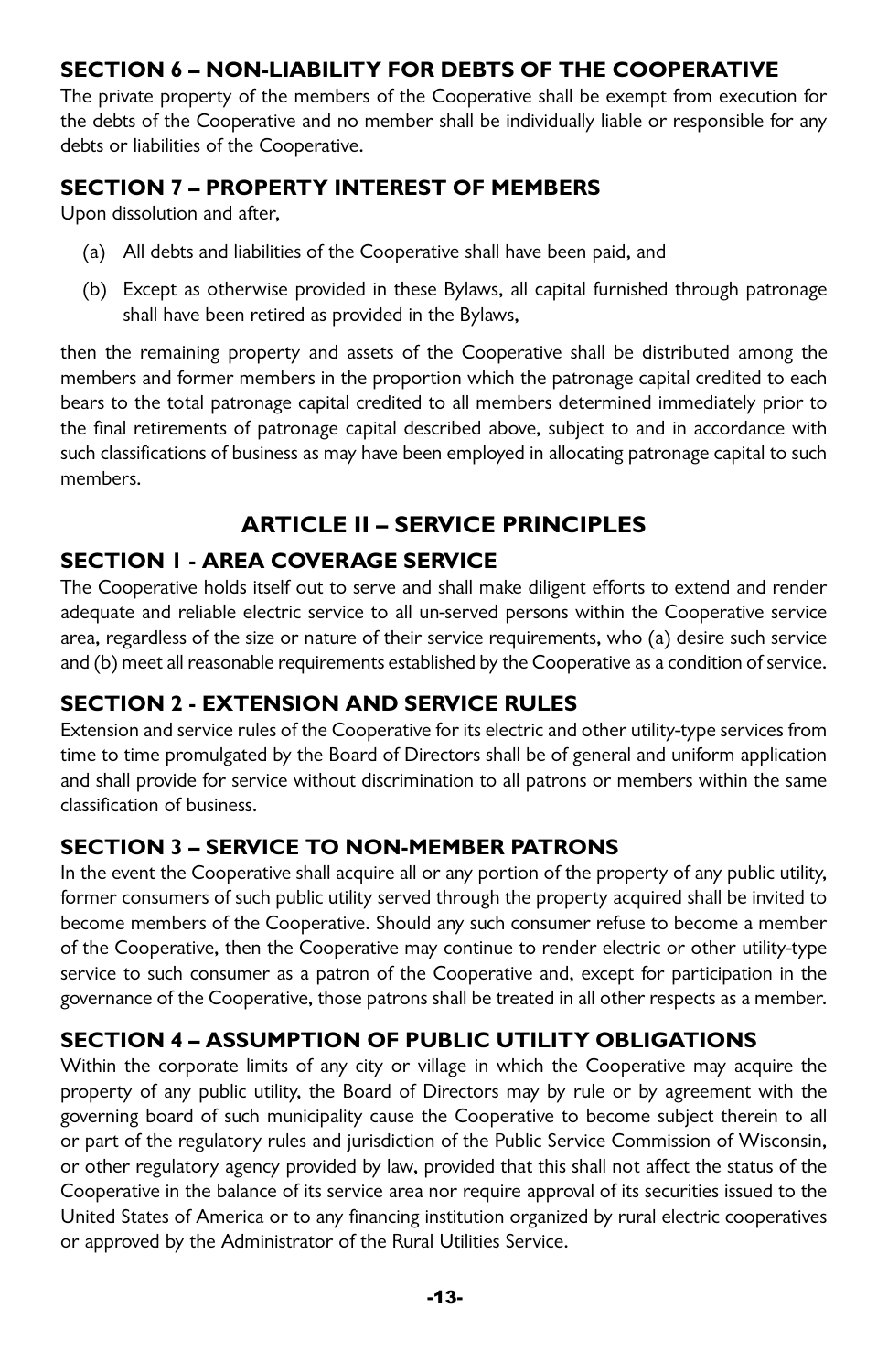## **ARTICLE III – MEETING OF THE MEMBERS**

## **SECTION 1 - ANNUAL & SPECIAL MEETING RULES**

The Board of Directors may in any year appoint a Rules Committee, the majority of which shall be non-director members of the Cooperative. In appointing the Committee, the board shall specify the scope of the Committee's authority and responsibilities, which may include any of the following: establishing rules to govern the conduct of the ensuing annual or special meeting of the members, which rules may include a deadline for members to submit any advisory resolutions relating to the affairs of the Cooperative that they plan to present at the annual meeting; considering any proposed advisory resolutions that are timely submitted by members; in consultation with the board and the chief executive officer, determining whether additional information should be presented to the membership to ensure a full airing of the issue and an informed decision by the membership on the matter; and reporting to the membership, including if the Committee deems it appropriate to do so making a recommendation concerning disposition of any such resolution.

## **SECTION 2 – ANNUAL MEETING**

The annual meeting of the members shall be held not earlier than May 1st nor later than June 30th of each year at such time and place within one of the counties served by the Cooperative as shall be determined by the Board of Directors and which shall be designated in the notice of the meeting, for the purpose of electing directors, passing upon reports for the previous fiscal or calendar year, and transacting such other business as may come before the meeting. It shall be the responsibility of the board to make adequate plans and preparations for the annual meeting. Failure to hold the annual meeting at the designated time shall not work a forfeiture or dissolution of the Cooperative.

## **SECTION 3 – SPECIAL MEETINGS**

Special meetings of the members may be called by the Chairperson, by resolution of the Board of Directors or by twenty percent (20%) or more of all the members and it shall thereupon be the duty of the Secretary to cause notice of such meeting to be given as hereinafter provided. Special meetings may be held at any place within one of the counties served by the Cooperative as designated by the board and shall be specified in the notice of the special meeting.

## **SECTION 4 - NOTICE OF MEMBERS' MEETINGS**

Written or printed notice stating the place, day and hour, and in the case of a special member meeting the purposes for which the meeting is called, shall be delivered not less than seven (7) days nor more than thirty (30) days before the date of the meeting, either personally or by mail, by or at the direction of the Secretary, or upon default in duty by the Secretary, by the persons calling the meeting, to each member. If mailed, the notice is given when it is deposited or a newsletter or other publication of the Cooperative or of an affiliated organization which includes the notice, is deposited in the United States mail with postage prepaid thereon, addressed to such person at his or her address as it appears on the records of the Cooperative. The failure of any member to receive notice of an annual or special meeting of the members shall not invalidate any action which may be taken by the members at any such meeting.

## **SECTION 5 – QUORUM**

The number of members to constitute a quorum at a meeting of members shall be fifty (50). If less than a quorum is present at any meeting, a majority of those present may adjourn the meeting, provided a new notice is mailed to each member specifying the time and place of the adjourned meeting.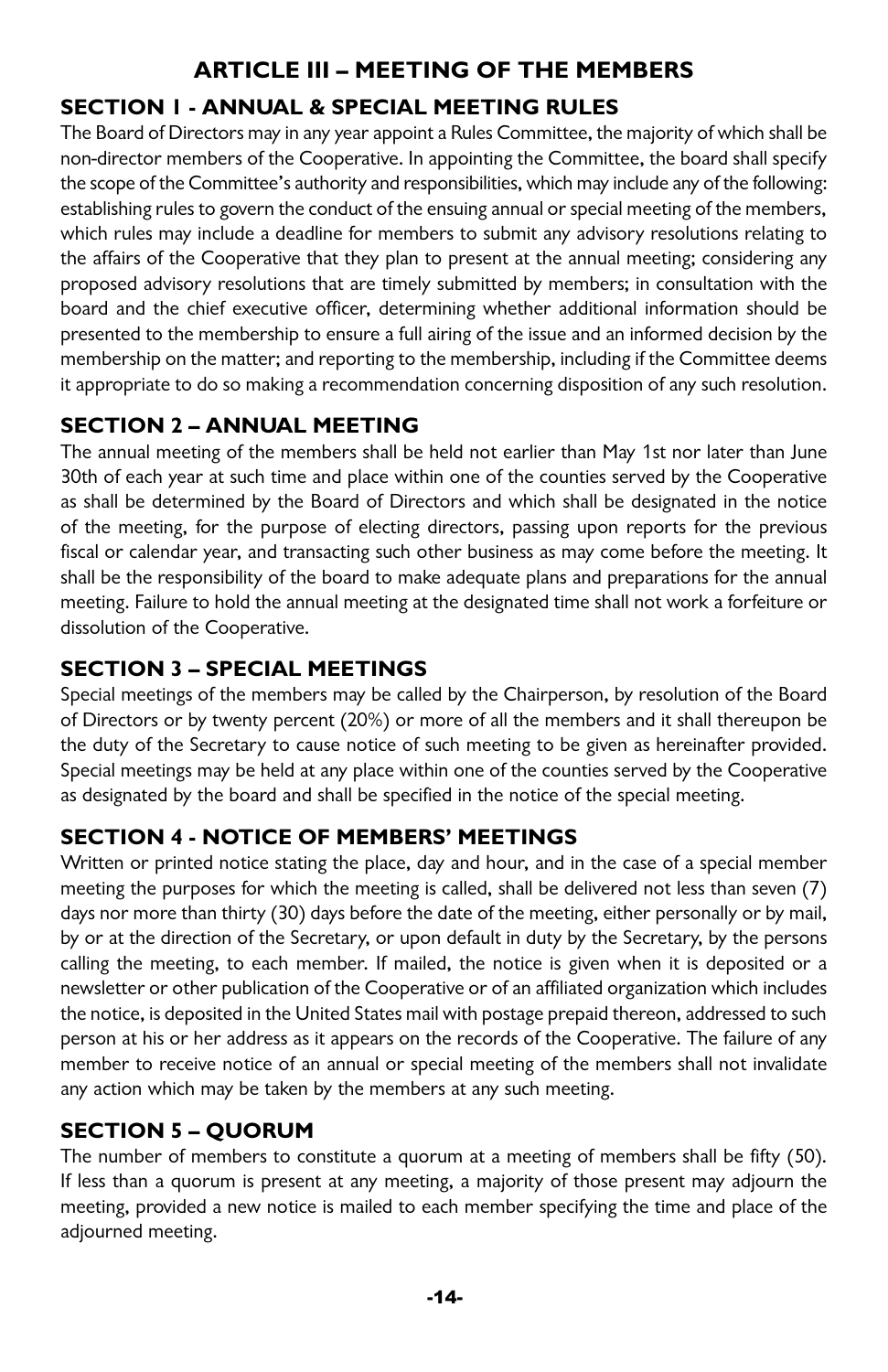#### **SECTION 6 – VOTING**

Each member shall be entitled to one (1) vote and no more upon each matter submitted to a vote at a meeting of the members. At all meetings of the members at which a quorum is present, all questions shall be decided by a vote of a majority of the members voting thereon at such meeting except as otherwise provided by law, the Articles of Incorporation of the Cooperative or these Bylaws. Each joint membership shall jointly be entitled to one (1) vote and no more upon each matter submitted to a vote at a meeting of members. Any member which is a cooperative, corporation, government body, church or voluntary association or trust may, acting through its governing body or through its trustee(s), designate in writing, its representative to act for it at membership meetings. Such written designation shall be filed with the Secretary before such representative votes at any such meeting, except that the Chairperson of any such corporation, association, board or body politic or any trustee of a trust may cast its vote at such meeting if no such written designation for any other representative is so filed. Such representative, officer, or trustee may also vote as an individual if that person is a member. A guardian of any member may vote on behalf of such member.

- (a) The Board of Directors, in its discretion, may make absentee ballots available upon request for election of directors or for other matters to be presented at any meeting of the members. Where ballots are made available, a member requesting an absentee ballot shall return the ballot to the Cooperative's office by mail or personal delivery so that the ballot is received not later than noon on the last business day prior to the day of the membership meeting. A sealed envelope bearing the signature of the member and enclosing a marked ballot shall constitute the valid absentee ballot of that member.
- (b) The Board of Directors, in its discretion, may provide mail-in ballots for election of directors or for other matters to be presented at any meeting of the members.
- (c) The Board of Directors, in its discretion, may make electronic ballots available for election of directors or for other matters to be presented at any meeting of the members.

## **SECTION 7 - ORDER OF BUSINESS**

The order of business at the annual meeting of the members, and so far as possible, at all other meetings of the members shall be essentially as set forth in the notice of the meeting and shall include the following:

- (a) Report on registration and declaration of whether a quorum is present.
- (b) Reading of the notice of the meeting and proof of the due publication or mailing thereof, or the waiver of notice of the meeting, as the case may be.
- (c) Taking action on unapproved minutes of previous meetings of members that have been distributed to the members.
- (d) Presentation and consideration of, and if called for acting upon, reports of officers, directors and committees.
- (e) Election of directors.
- (f) Unfinished business.
- (g) New Business.
- (h) Adjournment.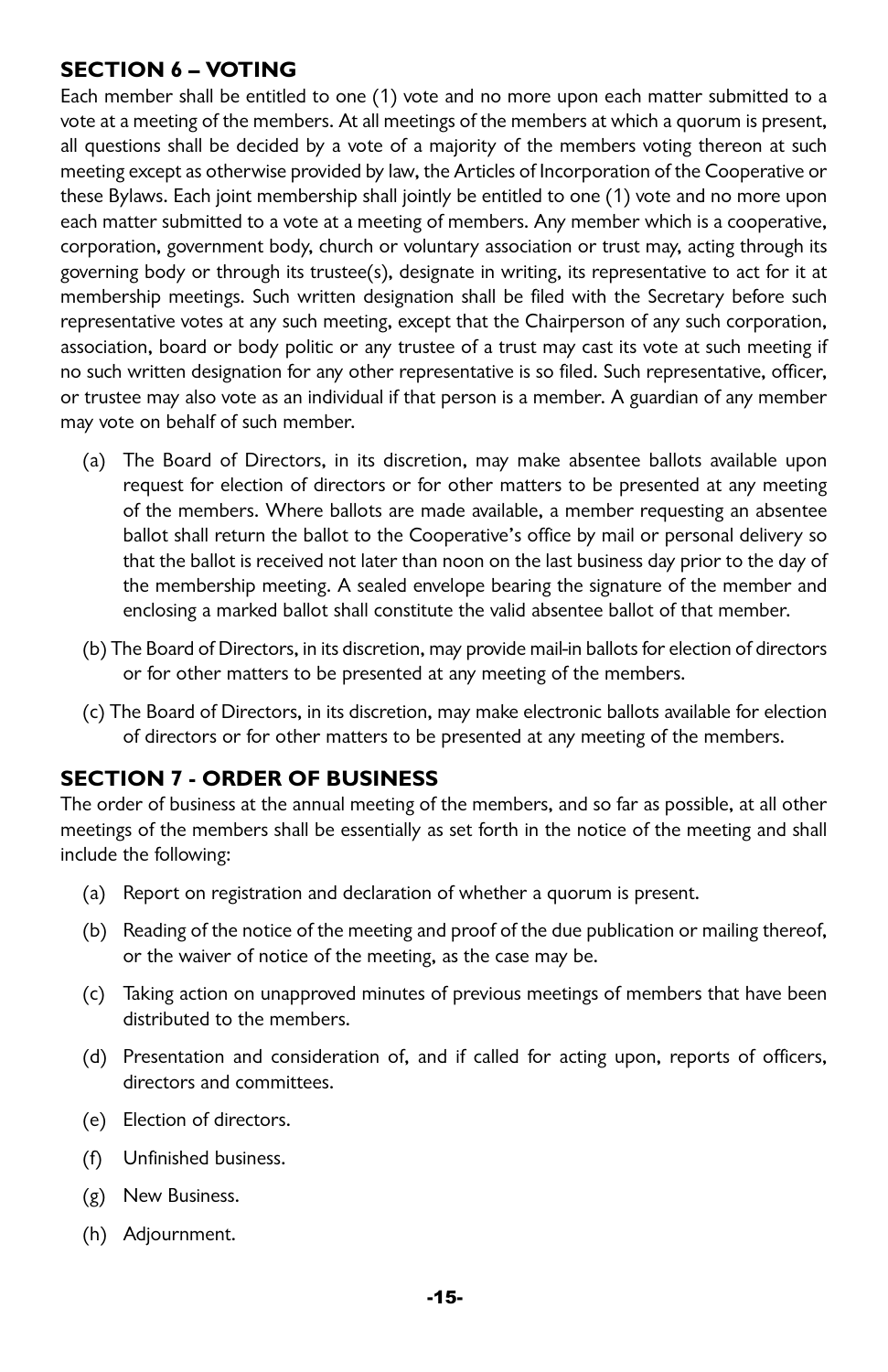The order of business may be changed by a two-thirds  $(2/3)$  vote of the members in attendance and voting at any such meeting. Unless the members by a two-thirds  $(2/3)$  vote of those in attendance and voting determine otherwise, the current edition of Roberts Rules of Order shall govern all other procedural questions.

## **ARTICLE IV – DIRECTORS**

## **SECTION 1 - GENERAL POWERS**

All powers of the Cooperative shall be exercised by or under authority of, and the business and affairs of the Cooperative shall be managed under the direction of, the Board of Directors, except as otherwise provided by law, the Articles of Incorporation, or these Bylaws. There shall be nine (9) directors. Powers of the Board of Directors (without limitation because of designation) shall include the determination and fixing of classifications of business, rates to be charged by the Cooperative for services furnished, the promulgation and enforcement of rules and regulations governing service to patrons, and the selection or nomination of directors, delegates, or other representatives of the Cooperative at meetings of organizations of which the Cooperative may be a member, including the power to remove such director, delegate or representative.

## **SECTION 2 - TENURE AND QUALIFICATIONS**

- (a) Tenure. Directors shall be elected for three year terms on a staggered basis so that no more than three of such terms shall expire at each annual meeting.
- (b) Qualifications. No person shall be eligible to become or remain a director or to hold any position of trust in the Cooperative, who:
	- $(1)$  Is not a member and a bona fide resident of the director district in which he or she is nominated or has been elected to represent; or
	- (2)Is in any way employed by or financially interested in a competing enterprise or a business selling energy, services or supplies to the Cooperative, unless the board determines according to standards set forth in formal board policy that the relationship does not and is not likely to create an actual conflict of interest or otherwise influence the person's discharge of his or her duties as a director or who, while serving as director or at any time in the three years preceding election or appointment, (A) has been employed by the Cooperative or any entity controlled by the Cooperative, (B) has pursued any litigation or claim against the Cooperative or any of its employees or directors, or (C) has been in default on any obligation owed to the Cooperative, or was ever convicted of any felony or of any other offense involving a breach of trust.

When a membership is held jointly, one of the joint members, but not more than one, may be elected a director, provided, however, that such person shall not be eligible to become or remain a director or hold a position of trust in the Cooperative unless both joint members shall meet the qualifications hereinabove set forth. When a membership is held by a partnership, one, but not more than one, of the partners designated in writing by the partnership may be elected a director; provided, however, that none of the partners shall be eligible to become or remain a director or hold a position of trust in the Cooperative unless the candidate shall meet the qualifications set forth in (b)(l), as to residency, and as to (b)(2), above, and unless all partners shall meet the qualifications in (b)(2), above. When a membership is held by a corporation, one, but not more than one, of the officers thereof designated in writing by the corporation may be elected a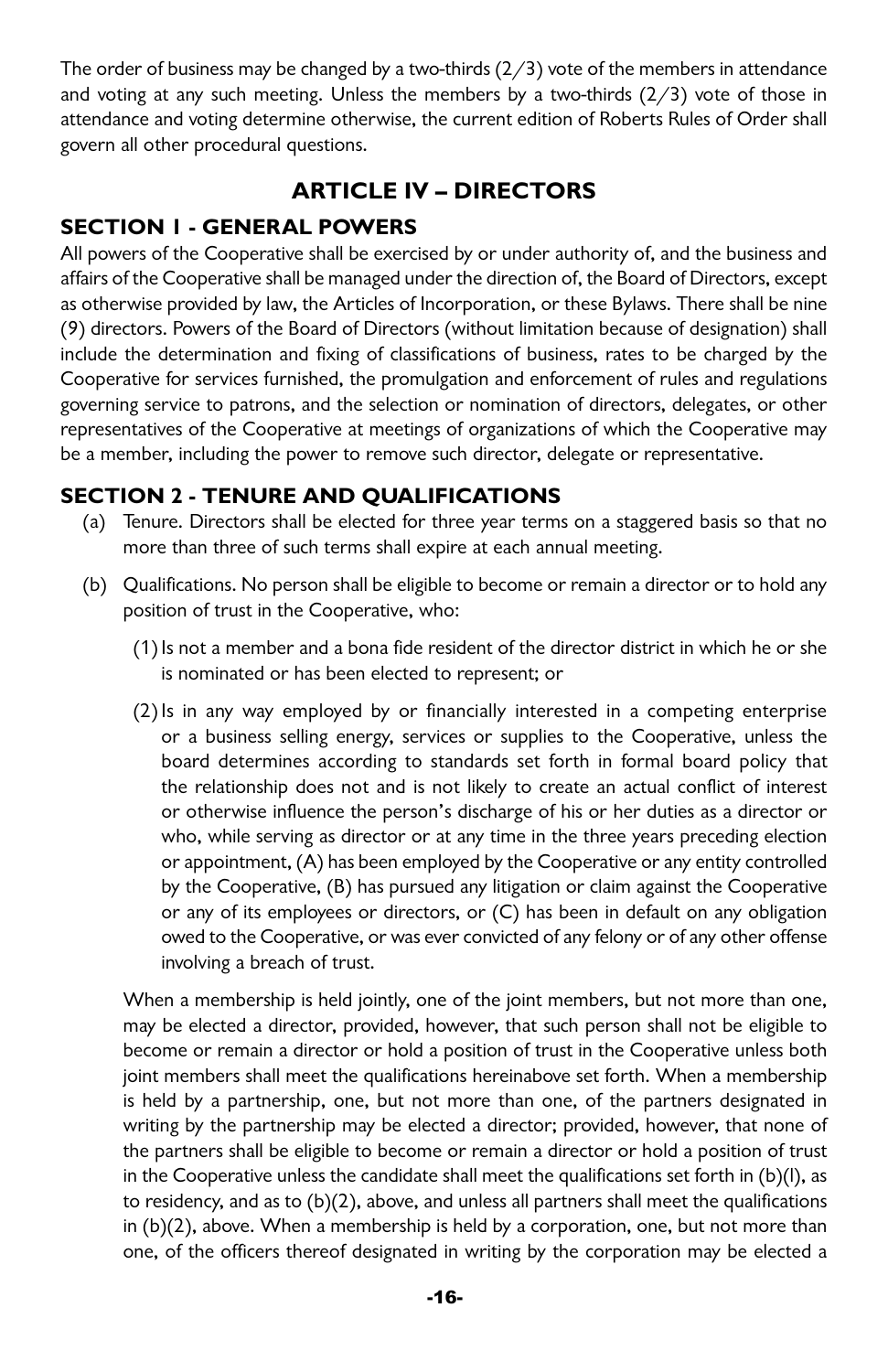director, provided, however, that none of the officers shall be eligible to become or remain a director or hold a position of trust in the Cooperative unless the candidate shall meet the qualifications set forth in (b)(l) as to residency and in (b)(2), above, and unless all of the officers shall meet the qualifications set forth in (b)(2), above. When a membership is held by a limited liability company, one, but not more than one, of the members designated in writing by the limited liability company may be elected a director; provided, however, that none of the members shall be eligible to become or remain a director or hold a position of trust in the Cooperative unless the candidate shall meet the qualifications set forth in  $(b)(l)$ , as to residency, and unless all the members shall meet the qualifications in (b)(2), above.

Nothing in this section shall be construed to preclude any member from serving as a director or from holding any position of trust in the Cooperative because such member is also a member or a director of any other cooperative from which this Cooperative purchases or may purchase electric energy, supplies or services, or which is engaged in selling electrical or plumbing appliances, fixtures, or supplies to the members of this Cooperative.

- (c) Disqualification.
	- (1) Upon establishment of the fact that a nominee for director lacks eligibility under this section it shall be the duty of the Chairperson presiding at the meeting at which such nominee would otherwise be voted upon to disqualify such nominee.
	- (2) Upon the establishment of the fact that any person being considered for or already holding a position of director may lack eligibility to become or remain a director, it shall be the duty of the Board of Directors, upon reasonable notice to the person whose eligibility is in question, to hold a hearing on such matter.

The directors shall find and determine whether such person is ineligible to become a director, or if already a director, is ineligible to remain a director under the qualifications provided in these Bylaws. In making such determination, if the person whose eligibility is being considered is a director, that person may not vote. If the remaining directors determine by a majority vote that the person, if a candidate, is ineligible to become a director, then such person's name shall be withdrawn as a candidate for director. If the person is already a director, then that person shall be ineligible to remain a director, and his or her office as a director shall forthwith become vacant. The remaining directors shall appoint a successor until the next membership meeting.

#### **SECTION 3 - NOMINATIONS AND ELECTIONS**

(a) Voting Districts. The territory served or to be served by the Cooperative shall be divided into nine (9) districts, each of which shall contain as nearly as practicable the same number of members. Each district shall be represented on the Board of Directors by one director. The territorial boundaries of such district shall be initially determined by the board, and may be changed from time to time by the board, provided, however, that the members may take actions with reference to the boundaries of said districts, which action shall be deemed binding upon the board.

Not less than ninety (90) days before any meeting of the members at which directors are to be elected, the board shall review the composition of several districts, and if it should be found that inequalities in representation have developed which can be corrected by a re-delineation of districts, the board shall reconstitute the districts so that each shall contain as nearly as practicable the same number of members. The Board of Directors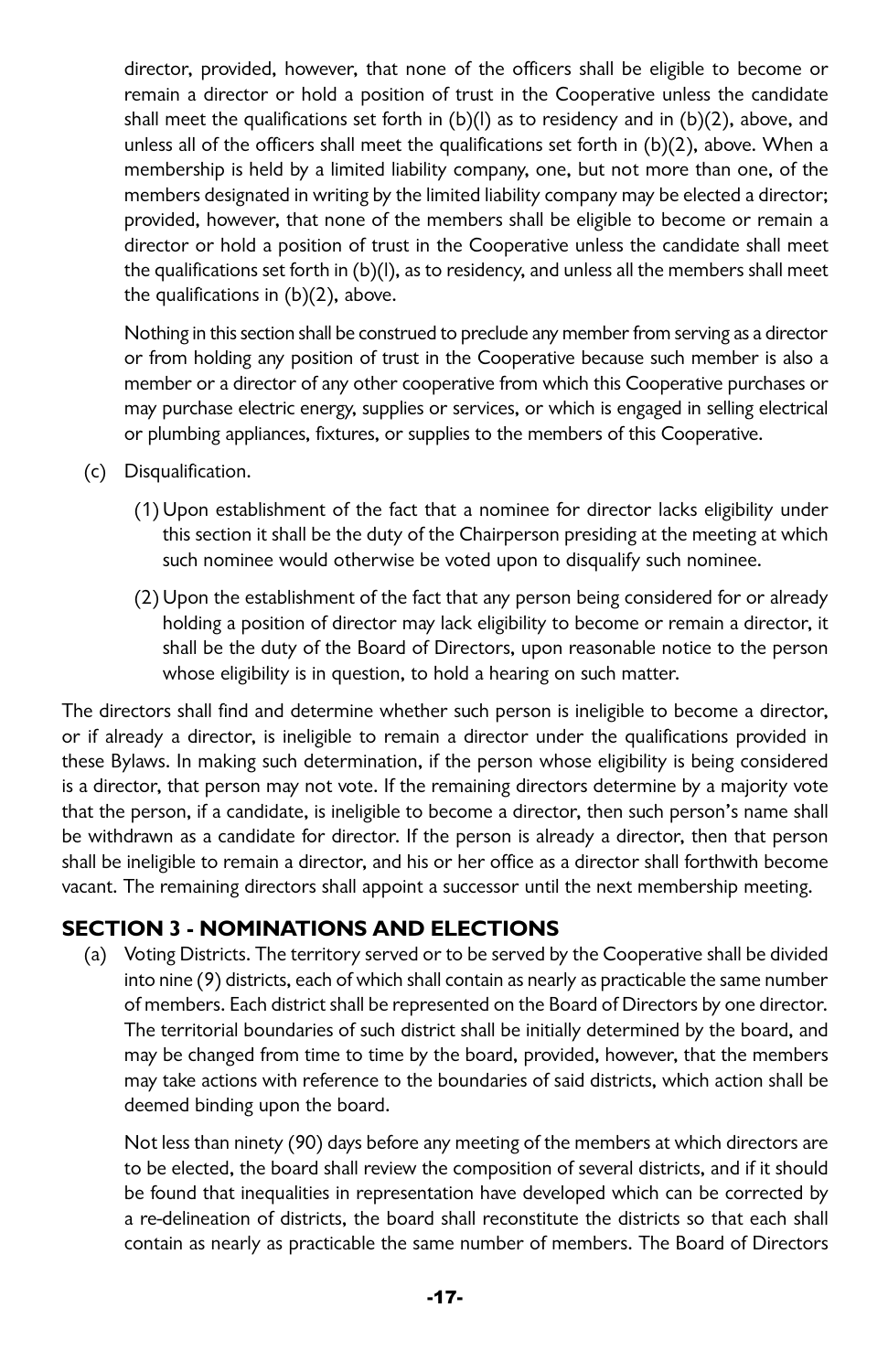may from time to time change the boundaries of the director districts, provided, however, that any such change may be modified on a prospective basis by the members at the next membership meeting. Any such change shall not affect the eligibility of any director to complete the term which he or she was elected to serve prior to the change of boundaries.

- (b) Nominations.
	- (1) At least seventy-five (75) days before an election for the Board of Directors, the Secretary of the Cooperative shall post at the principal office of the Cooperative and shall publish once in the newsletter or other publication of the Cooperative or of an affiliated organization, a list of each position of the Board of Directors which is expiring or which will otherwise have a vacancy, the district from which each director is to be elected and instructions for filing a nominating petition.
	- (2) Except as provided in subsection (b)(3) of this Section, a nomination for director may be made only by written petition signed by at least fifteen (15) members of the Cooperative from the nominee's district. The nominating petition must be filed at the principal office of the Cooperative no later than sixty (60) days prior to the date of the Annual Meeting at which the election is to be held. Any petition so filed shall designate the name of the nominee and the district to be represented by the nominee. The Secretary shall post the list of all nominees at the main office of the Cooperative at least twenty-five (25) days prior to the annual meeting.
	- (3) Nominations from the floor of the Annual Meeting shall not be permitted if there is at least one nominee by petition who is able and willing to serve as director. If for any reason no nomination was timely made by petition, or in the event that at the time of the annual meeting of members all persons nominated are unable or unwilling to serve as a director, then at the annual meeting of members of the Cooperative, nominations may be made from the floor by any member who is a resident of the district for which the nominations for director are made.
- (c) Election. The Secretary shall also prepare for the annual meeting a ballot for election of directors. The ballot shall contain a statement of the number of directors to be elected, and a list, alphabetically arranged by district, of the names and addresses of those nominated by petition for each district. The ballot shall also inform the members of the manner in which they may vote for directors, as provided in this section, by marking on the ballot an "X", opposite the names of the number of candidates, equal to the number of directors to be elected, but not for more than one candidate from each district. The members may, at any meeting, at which a director or directors shall be removed as hereinafter provided, elect a successor or successors thereto, without compliance with the foregoing provisions with respect to nominations, provided they are elected from the districts where the vacancies occur. Not with standing anything in this section contained, failure to comply with any of the provisions of this section shall not affect, in any manner whatsoever, the validity of any election of directors.

#### **SECTION 4 - VACANCIES**

Subject to the provisions of these Bylaws with respect to the removal of directors, a vacancy in the office of director shall be filled by a majority vote of the remaining directors and a director thus elected shall serve until the next annual meeting of the members or until his successor shall have been elected and shall have qualified.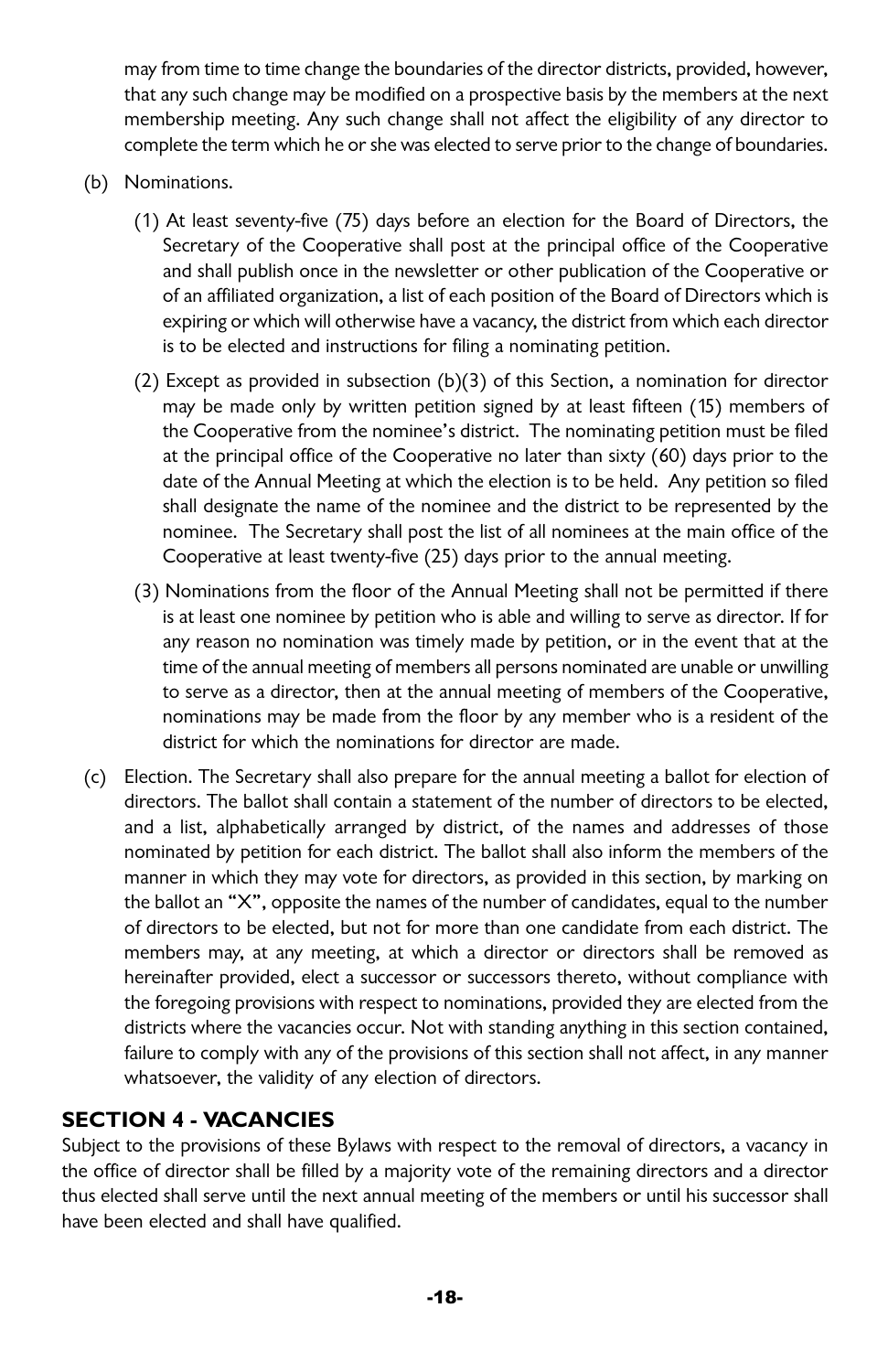## **SECTION 5 - COMPENSATION**

Directors shall not receive any salary for their services as such, but by resolution of the Board of Directors, a fixed sum for each day or portion thereof spent on board meetings, conferences, and training programs, or performance of committee assignments or other services when authorized by the board, along with reasonable expenses actually and necessarily incurred, may be allowed. If authorized by the board, the directors may be granted a reasonable per diem allowance in lieu of detailed accounting for some of these expenses, or may be advanced funds therefor. No director shall receive compensation for serving the Cooperative in any other capacity, nor shall any close relative of a board member receive compensation for serving the Cooperative, unless the payment and amount of compensation shall be specifically authorized by a vote of the members, or the service by the director or a director's close relative shall have been certified by the board as an emergency measure.

The term "close relative", as used herein, applies to the following: son, daughter, mother, father, sister, brother, spouse, stepfather, stepmother, half-sister, half-brother, and includes father and mother-in-law, sister and brother-in-law, and son and daughter-in-law.

## **SECTION 6 - POLICIES, RULES AND REGULATIONS**

The Board of Directors shall have power to make and adopt such policies, rules and regulations, not inconsistent with law, the Articles of Incorporation or these Bylaws, as it may deem advisable for the management of the business and affairs of the Cooperative. Such policies, rules and regulations shall be binding upon all members provided that they have access, on request, to copies of any and all policies, rules and regulations affecting the terms of their service and provided, further, that they receive notice of the substance of any changes to those policies, rules and regulations. For purpose of this section, notice shall be deemed sufficient if it is mailed to the member at the member's address as it appears on the records of the Cooperative, postage duly prepaid, whether as a bill insert or otherwise, or if it is published in a newsletter sent by the Cooperative to its members, is published in the WISCONSIN ENERGY COOPERATIVE NEWS, or in another newspaper circulated in the service area of the Cooperative.

## **SECTION 7 - REMOVAL OF DIRECTOR BY MEMBERS**

Any member may bring charges against a director and, by filing with the Secretary such charges in writing together with a petition signed by at least ten percent (10%) of the members or 300, whichever is the lesser, may request the removal of such director by reason thereof. Upon receipt of such petition it shall be the duty of the Chairperson or the Board of Directors to call a special meeting of the members to hear the same. Such director shall be informed in writing of the charges at least ten days prior to the meeting of the members at which the charges are to be considered and shall have an opportunity at the meeting to be heard in person or by counsel and to present evidence in respect of the charges, and the person or persons bringing the charges against the director shall have the same opportunity. The question of the removal of such director shall be considered and voted upon at the meeting of the members. Removal shall be by a majority vote of those members voting thereon. Any vacancy created by such removal may be filled by vote of the members at such meeting without compliance with the foregoing provisions with respect to nominations.

## **SECTION 8 - ACCOUNTING SYSTEM AND REPORTS**

The Board of Directors shall cause to be established and maintained a complete accounting system which shall conform to generally accepted accounting principles and to such other accounting requirements as may be imposed by law or contract. The Board of Directors shall, after the close of each fiscal year, cause to be made a full and complete audit of the accounts and financial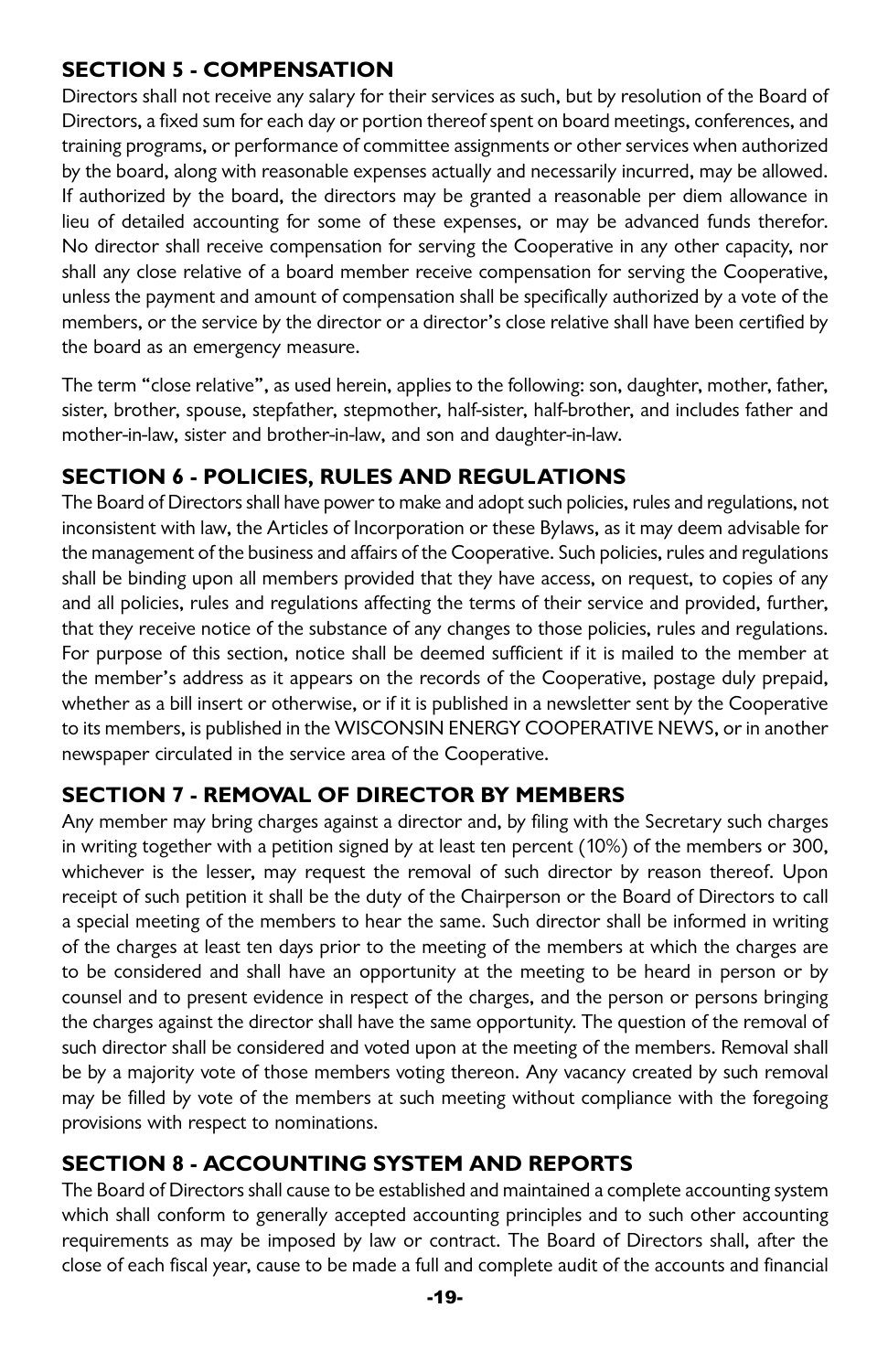condition of the Cooperative as of the end of such fiscal year. A report covering the business of the Cooperative for the previous fiscal year and showing the condition of the Cooperative at the close of such fiscal year shall be presented to the members at each annual meeting.

# **ARTICLE V – MEETING OF BOARD OF DIRECTORS**

## **SECTION 1 - REGULAR MEETINGS**

A regular meeting of the Board of Directors may be held without notice immediately after, and at the same place as, the annual meeting of the members. A regular meeting of the board shall also be held monthly at such time and place within one of the counties served by the Cooperative as designated by the board. Such regular monthly meeting may be held without notice other than such resolution fixing the time and place thereof.

## **SECTION 2 - SPECIAL MEETINGS**

Special meetings of the Board of Directors may be called by the Chairperson or by any three directors, and it shall thereupon be the duty of the Secretary to cause notice of such meeting to be given as hereinafter provided. The Chairperson or directors calling the meeting shall fix the time and place for the holding of the meeting.

## **SECTION 3 - NOTICE OF BOARD MEETINGS**

Written notice of the time, place and purpose of any special meeting of the Board of Directors shall be delivered to each director either personally, by mail, or electronically if the method of transmission provides an acknowledgment of receipt, by or at the direction of the Secretary, or upon a default in duty by the Secretary, by the Chairperson or the directors calling the meeting. If mailed, such notice shall be deemed to be delivered when deposited in the United States mail addressed to the director at the address as it appears on the records of the Cooperative, with postage thereon prepaid, at least five (5) days before the date set for the meeting.

## **SECTION 4 - QUORUM**

A majority of the Board of Directors shall constitute a quorum, provided that if less than such majority of the board is present at said meeting, a majority of the board present may adjourn the meeting from time to time; and provided further that the Secretary shall notify any absent directors of the time and place of such adjourned meeting. The act of a majority of the directors present at a meeting at which a quorum is present shall be the act of the board, except as otherwise provided in these Bylaws.

# **ARTICLE VI - OFFICERS**

## **SECTION 1 - NUMBER**

The officers of the Cooperative shall be a Chairperson, Vice Chairperson, Secretary, Treasurer, and such other officers as may be determined by the board from time to time. The offices of Secretary and Treasurer may be held by the same person.

## **SECTION 2 - ELECTION AND TERM OF OFFICE**

The officers shall be elected by ballot, annually by and from the Board of Directors at the first meeting of the Board of Directors held after each annual meeting of the members. If the election of officers shall not be held at such meeting, such election shall be held as soon thereafter as conveniently may be. Each officer shall hold office until the first meeting of the board following the next succeeding annual meeting of the members or until a successor shall have been elected and shall have qualified. A vacancy in any office shall be filled by the board for the un-expired portion of the term.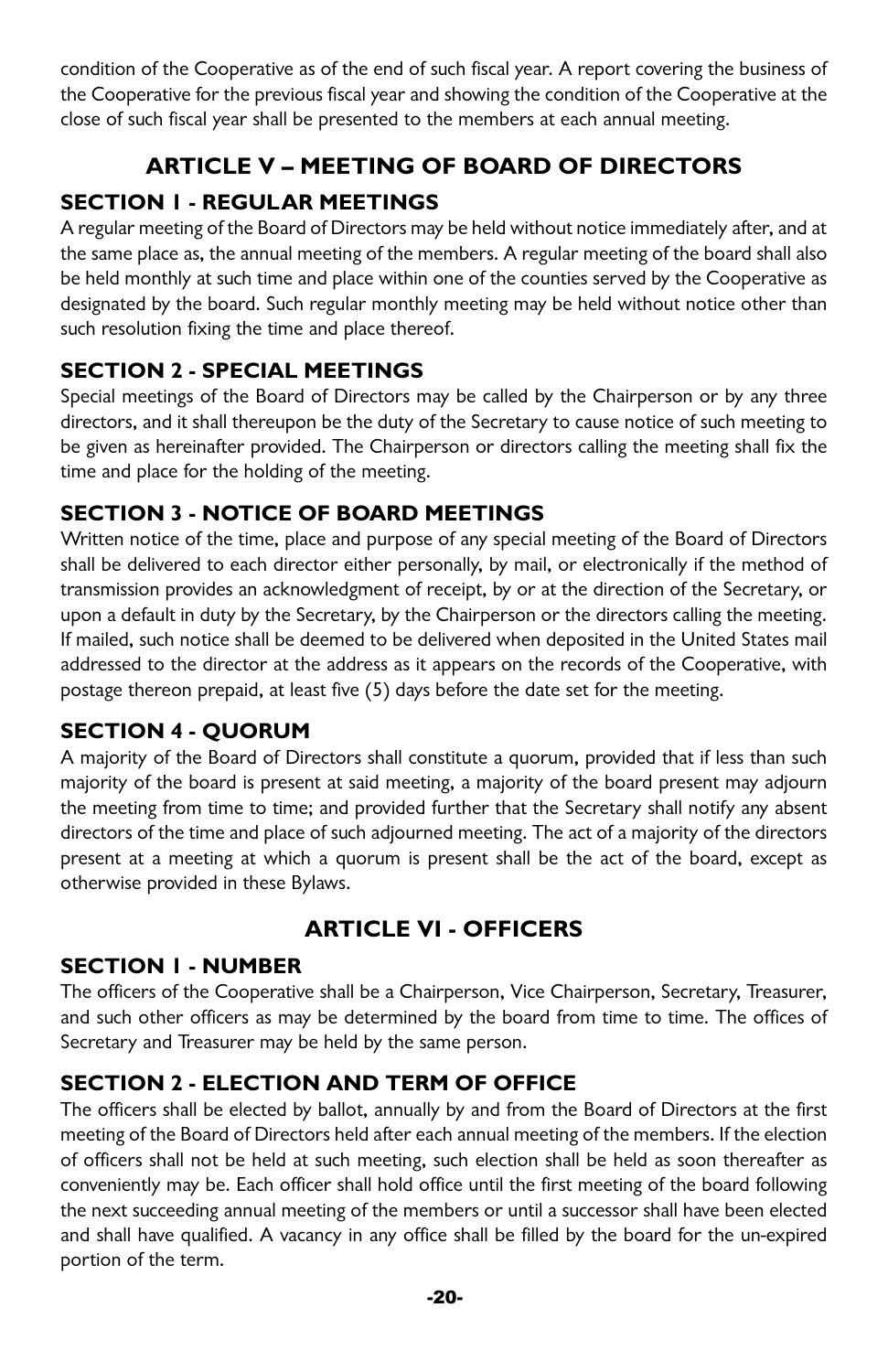#### **SECTION 3 - REMOVAL OF OFFICERS AND AGENTS BY THE BOARD**

Any officer or agent elected or appointed by the Board of Directors may be removed by the board whenever in its judgment the best interests of the Cooperative will be served thereby.

#### **SECTION 4 - CHAIRPERSON**

The Chairperson shall:

- (a) Be the principal officer of the Cooperative and, unless otherwise determined by the members or the Board of Directors, shall preside at all meetings of the members and the board;
- (b) Sign, with the Secretary, any deeds, mortgages, deeds of trust, notes, bonds, contracts or other instruments authorized by the board to be executed, except in cases in which the signing and execution thereof shall be expressly delegated by the board or by these Bylaws to some other officer, agent, or employee of the Cooperative, or shall be required by law to be otherwise signed or executed; and
- (c) In general, perform all duties incident to the office of Chairperson and such other duties as may be prescribed by the Board of Directors from time to time.

## **SECTION 5 - VICE CHAIRPERSON**

In the absence of the Chairperson, or in the event of the Chairperson's inability or refusal to act, the Vice Chairperson shall perform the duties of the Chairperson, and when so acting, shall have all the powers and be subject to all the restrictions upon the Chairperson. The Vice Chairperson shall also perform such other duties as from time to time may be prescribed by the board.

#### **SECTION 6 - SECRETARY**

The Secretary shall be responsible for the following, but the actual execution of the duties and functions may be delegated to employees of the Cooperative under the direction of the President/CEO:

- (a) Keeping the minutes of the meetings of the members and of the Board of Directors in books provided for that purpose;
- (b) Seeing that all notices are duly given in accordance with these Bylaws or as required by law;
- (c) The safekeeping of the corporate books and records and the seal of the Cooperative and affixing the seal of the Cooperative to all documents, the execution of which on behalf of the Cooperative under its seal is duly authorized in accordance with the provisions of these Bylaws;
- (d) Keeping a register of the names and post office addresses of all members;
- (e) Keeping on file at all times a complete copy of the Articles of Incorporation and Bylaws of the Cooperative containing all amendments thereto (which copy shall always be open to the inspection of any member) and at the expense of the Cooperative, furnishing a copy of the Bylaws and of all amendments thereto to any member upon request; and
- (f) In general, performing all duties incident to the office of Secretary and such other duties as from time to time may be prescribed by the Board of Directors.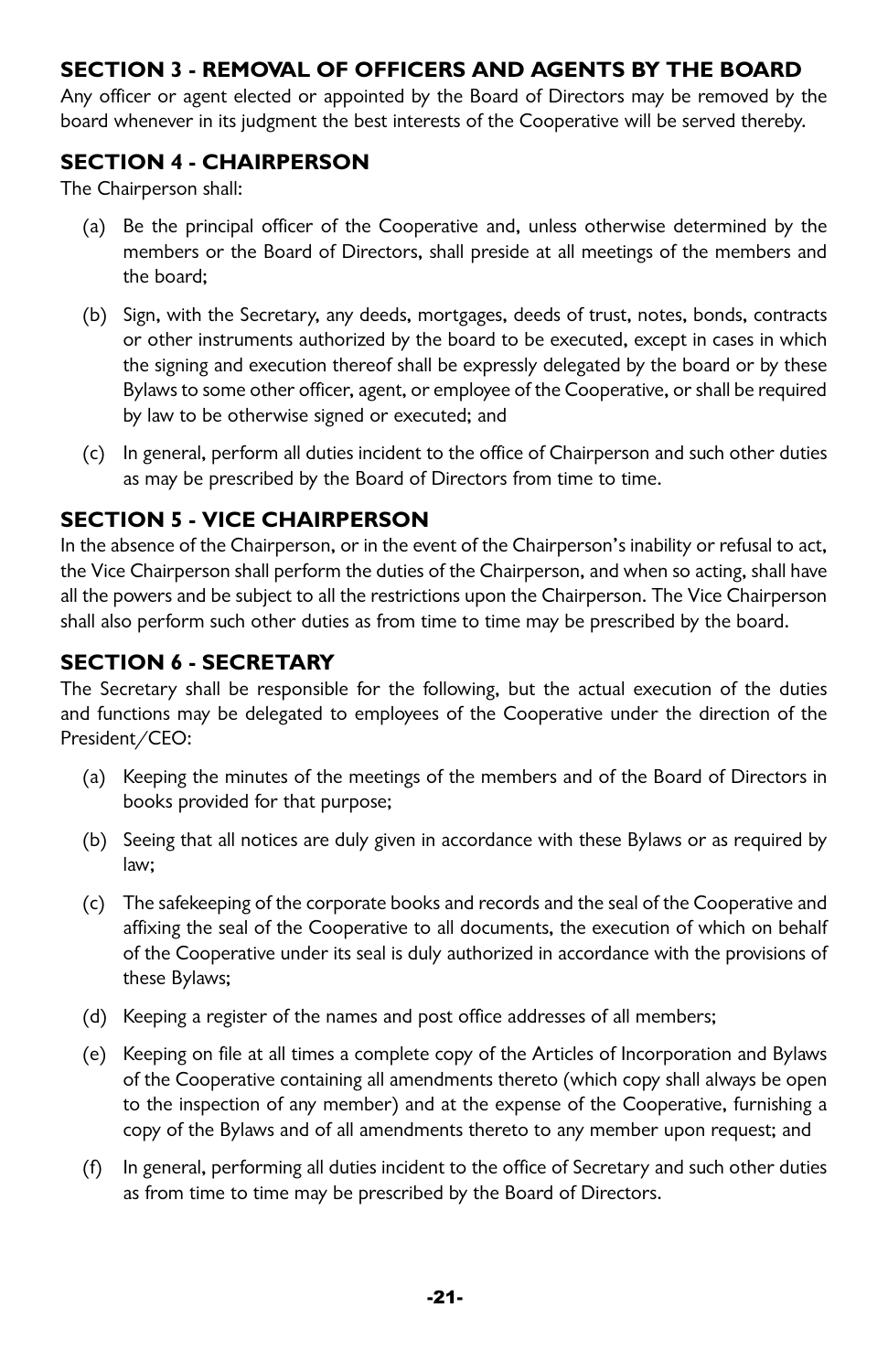## **SECTION 7 - TREASURER**

The Treasurer shall be responsible for the following, but the actual execution of the duties and functions may be delegated to employees of the Cooperative under the direction of the President/CEO:

- (a) Custody of all funds and securities of the Cooperative;
- (b) The receipt of and the issuance of receipts for all monies due and payable to the Cooperative and for the deposit of all such monies in the name of the Cooperative in such bank or banks as shall be selected in accordance with the provisions of these Bylaws; and
- (c) The general performance of all duties incident to the office of Treasurer and such other duties as from time to time may be prescribed by the Board of Directors.

## **SECTION 8 - PRESIDENT/CEO**

The Board of Directors may appoint a President/CEO who may be, but who shall not be required to be, a member of the Cooperative. The President/CEO shall perform such duties and shall exercise such authority as the board may from time to time prescribe.

## **SECTION 9 - BONDS OF OFFICERS**

The Treasurer and any other officer, agent, or employee of the Cooperative charged with responsibility for the custody of any of its funds or property shall be bonded in such sum and with such surety as the Board of Directors shall determine. The board in its discretion may also require any other officer, agent or employee of the Cooperative to be bonded in such amount and with such surety as it shall determine.

## **ARTICLE VII – NON-PROFIT OPERATION**

## **SECTION 1 - INTEREST OR DIVIDENDS ON CAPITAL PROHIBITED**

The Cooperative shall at all times be operated on a cooperative non-profit basis for the mutual benefit of its patrons. No interest or dividends shall be paid or payable by the Cooperative on any capital furnished by its patrons.

#### **SECTION 2 - PATRONAGE CAPITAL IN CONNECTION WITH FURNISHING ELECTRIC ENERGY**

In the furnishing of electric energy and any other utility services, the Cooperative's operations shall be so conducted that all patrons will, through their patronage, furnish capital for the Cooperative. The Cooperative will account separately for the costs and receipts of its respective electric and energy services, water and waste water services, Internet, and satellite television divisions. In order to induce patronage and to assure that the Cooperative will operate on a non-profit basis, the Cooperative is obligated to account on a patronage basis to all its patrons within a particular service division, or business classification within any such division for all amounts received and receivable from the furnishing of service and any related goods to patrons within such division or classification in excess of operating costs and expenses properly chargeable against the furnishing of services and goods to patrons within such division or classification. Where there is substantial common membership in two or more service divisions, the Board of Directors in its discretion may in any year combine such divisions for purposes of such accounting.

Subject to the provisions hereof relating to adjustments between and among classes of business, all such amounts in excess of operating costs and expenses at the moment of receipt by the Cooperative are received with the understanding that they are furnished by patrons as capital.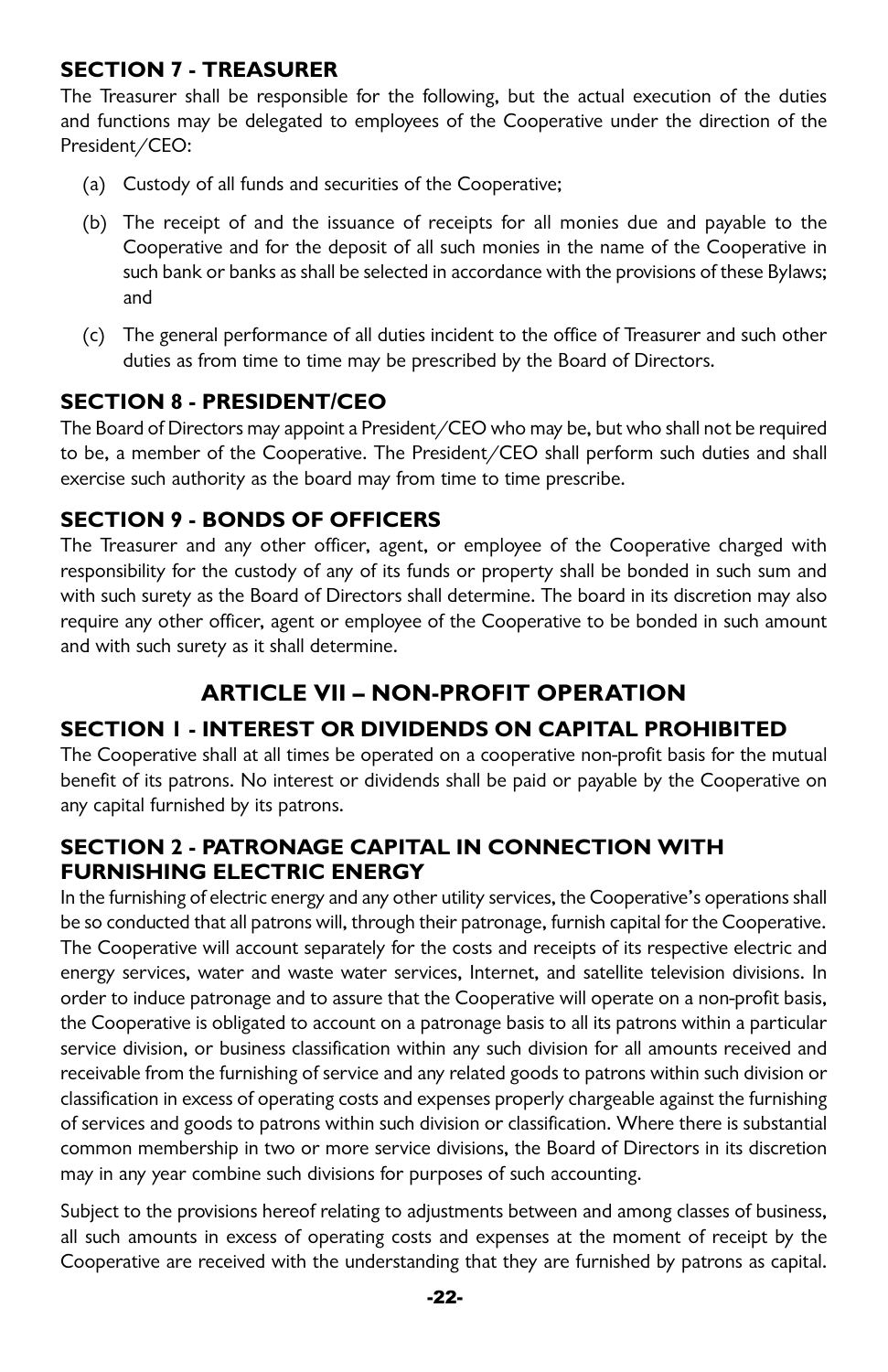Subject to the provisions hereof relating to adjustments between and among classes of business, the Cooperative is obligated to pay as credits to a capital account for each patron all such amounts in excess of the operating costs and expenses. The books and records of the Cooperative shall be kept in such a manner that at the end of each fiscal year the amount of capital, if any, so furnished by each patron is clearly reflected and credited in an appropriate record to the capital account of each patron, and the Cooperative shall within a reasonable time after the close of the fiscal year notify each patron of the amount of capital so credited to the patron's class of business and to its account. All such amounts credited to the capital account of any patron shall have the same status as though they had been paid to the patron in cash in pursuance of a legal obligation to do so and the patron had then furnished the Cooperative corresponding amounts of capital.

All other amounts received by the Cooperative from its operations in excess of costs and expenses shall, insofar as permitted by law, be apportioned among the various classes of business on a total patronage basis and shall be (a) used to offset any losses incurred during the current or any prior fiscal year, and (b) to the extent not needed for that purpose, allocated to its patrons within such business classifications on a patronage basis and any amount so allocated shall be included as part of the capital credited to the accounts of patrons, as herein provided.

Subject to the provisions of Section 4, below, in the event the costs and expenses of the Cooperative in furnishing of any goods or services should in any year exceed the receipts therefor, the resulting deficit shall be assigned on the books of the Cooperative to the division or class of business furnishing such receipts in the year the loss was incurred.

Notwithstanding anything to the contrary in this article, the Board of Directors, in its discretion, may in any year credit to unallocated surplus or reserves of the Cooperative a portion of the net proceeds not exceeding the amount of margins from any subsidiaries of the Cooperative and other non-operating margins, but not including patronage capital from the Cooperative's wholesale power supplier or cooperative lenders.

#### **SECTION 3 - PATRONAGE REFUNDS IN CONNECTION WITH FURNISHING OTHER SERVICE**

In the event that the Cooperative should engage to a substantial extent in the business of furnishing goods or services other than electric energy and energy services, water and waste water services, Internet services, and satellite television services, all amounts received and receivable there from which are in excess of costs and expenses properly chargeable against the furnishing of such goods and services shall, insofar as permitted by law, be prorated annually on a patronage basis and returned or allocated to those patrons, members, or non-members alike, from whom such amounts were obtained.

## **SECTION 4 - CLASSIFICATION OF BUSINESS**

In determining and allocating the operating costs and expenses properly chargeable against the amounts paid for services, to determine the respective amounts of capital furnished by patrons through their patronage, the Board of Directors shall classify the business done by the Cooperative with its patrons by service division as described in Section 2, above, and may classify the business done by the Cooperative with its patrons within any division into appropriate classes of business and patronage. Such classifications shall be based on factors relating to the cost of rendering service and the rates lawfully chargeable in connection therewith, in accordance with reasonable accounting, engineering and utility standards and practice. The Board of Directors may apply to such classes of business formulas designed to equitably determine for each class so established any amounts paid by patrons within such class in excess of the costs for service for such class. In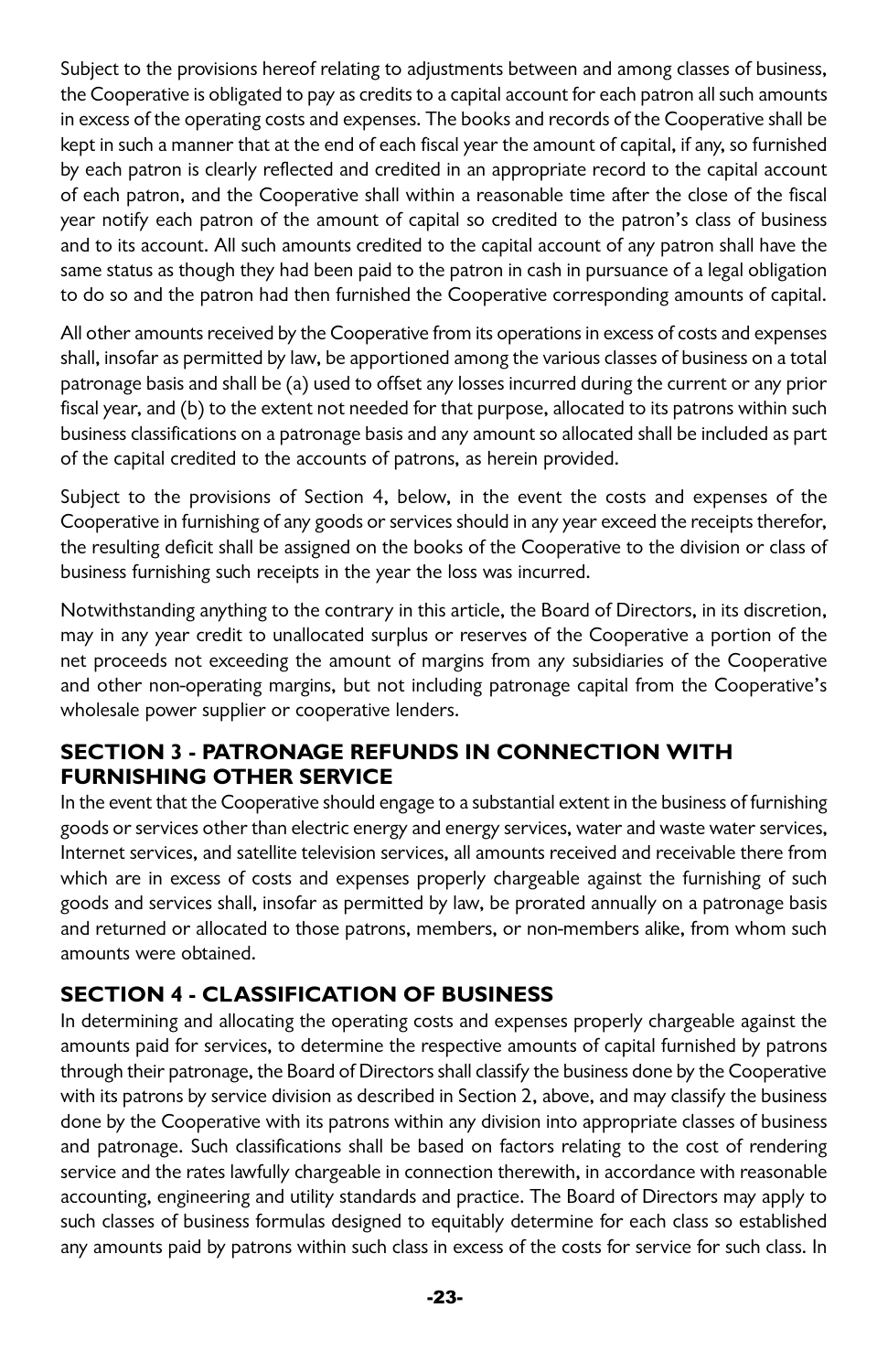developing such formulas and in determining the respective amounts of capital so furnished by all patrons within such classes the board shall give regard to the level of capital contributed by each such class of business during the current or any prior fiscal year so as to equitably adjust the aggregate capital accounts between and among classes of business.

If the receipts from every division and class of business in any year exceed the costs and expenses allocable and chargeable thereto, then the excess of receipts over expenses for each division and class of business shall be allocable to each such class as capital credits and to patrons within each such class on a dollar patronage basis. If, however, the costs and expenses chargeable or allocable against any one or more divisions or classes of business exceed the receipts from all patrons within such divisions or classes of business, then such deficit shall be charged against the patronage margins otherwise assignable to any remaining divisions or classes of business, on a dollar volume patronage basis, so that in no year shall there be credited to patrons as patronage capital an amount greater than the excess of receipts from all patrons over the costs and expenses of doing business with all patrons. Notwithstanding the foregoing, no margin allocation shall be made to patrons in a division or class until any prior years' losses incurred by such division or class have been offset by subsequent years' margin allocations for the division or class.

All patronage margins contributed by patrons within a given class of business shall be assigned to such patrons on a dollar volume basis of patronage, but no patronage capital shall be deemed to have been contributed by, or shall be allocated to, any patron within any class of business if the receipts from all patrons within such class do not exceed the costs and expenses chargeable or allocable to such class. In the event patronage from any patron falls into two or more classes of business, capital credits assigned to such patron shall be the net amount of the capital credits determined after debiting and crediting such patron's account with all patronage debts and credits from all such classes of business.

#### **SECTION 5 - RETIREMENT OF PATRONAGE CAPITAL ON DISSOLUTION OR LIQUIDATION OR PRIOR THERETO ON REVOLVING BASIS**

In the event of dissolution or liquidation of the Cooperative, after all outstanding indebtedness of the Cooperative shall have been paid, outstanding capital credits shall be retired without priority on a pro-rata basis before any payments are made on account of property rights of members. If, at any time prior to dissolution or liquidation, the Board of Directors shall determine that the financial condition of the Cooperative shall not be impaired thereby the capital then credited to patrons' accounts may be retired in full or in part. The Board of Directors shall determine under rules of general application the method, basis, priority, and order of retirement, if any, for all amounts furnished as capital. In no event, however, may any such capital be retired unless, after the proposed retirement, the capital of the Cooperative shall equal at least 25 percent of the total assets of the Cooperative.

## **SECTION 6 - ASSIGNMENT OF PATRONAGE CAPITAL**

Except as provided in Section 9 and 10 hereof, capital credited to the account of each patron shall be assignable only on the books of the Cooperative pursuant to written instructions from the assignor and only to successors in interest or successors in occupancy in all or a part of such patron's premises served by the Cooperative unless the Board of Directors, acting under policies of general application, shall determine otherwise.

## **SECTION 7 - PRIOR RETIREMENT TO ESTATES OF DECEASED PATRONS**

Notwithstanding any other provision of these Bylaws, the Board of Directors, at its discretion, shall have the power at anytime upon the death of any patron, who was a natural person, if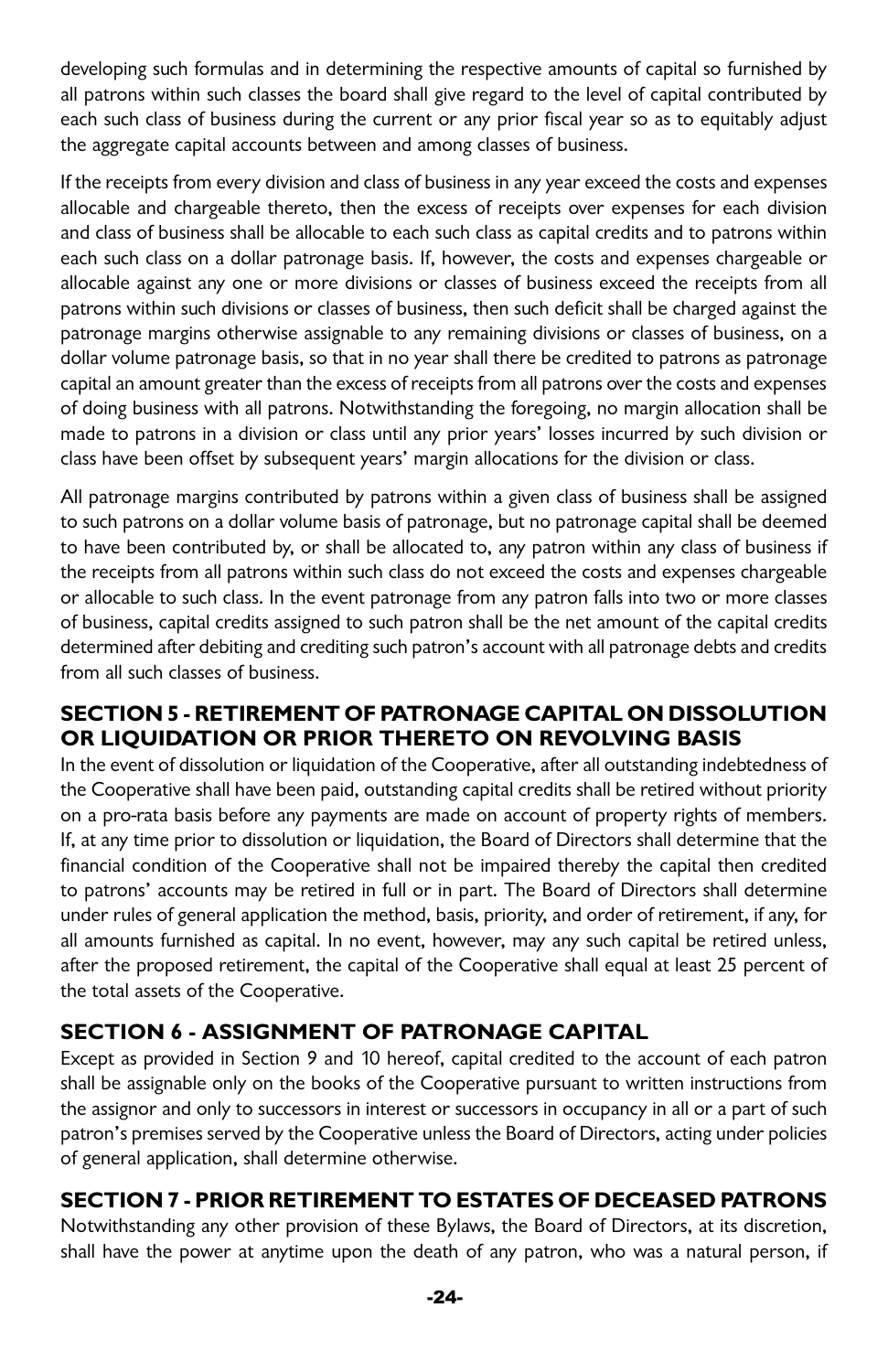the legal representatives of the estate shall request in writing that the capital credits to any such patron be retired prior to the time such capital would otherwise be retired under the provisions of these Bylaws, to retire capital credits to any such patron immediately upon such terms and conditions as the board, acting under policies of general application, and the legal representatives of such patron's estate shall agree upon; provided, however, that the financial condition of the Cooperative will not be impaired thereby. The board is authorized, but not required to provide for prior retirements to surviving joint tenancy patrons and to heirs of deceased patrons on the same basis as retirements hereunder may be made to estates of deceased patrons.

## **SECTION 8 - SECURITY INTEREST IN PATRONAGE CAPITAL**

The Cooperative shall have a continuing security interest in the patronage capital allocated and credited to any patron for any indebtedness due and owing from such patron to the Cooperative. The patron shall execute such documents as the Cooperative may request to create and perfect this security interest. The rights of the Cooperative under the security interest hereby granted may be exercised in the event of the default in payment by the patron of the patron's obligations, or in the event of the bankruptcy of the patron, and such indebtedness of the patron shall be subtracted from the capital allocated and credited to the patron in any retirement thereof made hereunder to said patron or to the estate, heirs, or surviving joint member.

#### **SECTION 9 - ASSIGNMENT FOR EDUCATION OR CHARITABLE PURPOSES**

Any patron may assign all or any portion of the patronage capital now or hereafter expected to be credited to his or her account pursuant to this Article to the Cooperative in trust, however, to be used only for Federal Youth Foundation, Inc., or such other educational or charitable purpose as may be designated by this assignor or the Board of Directors, effective as of the date of assignment subject to the Cooperative's prior lien for unpaid charges under Section 8 of this Article.

## **SECTION 10 - FORFEITURE OF UNCLAIMED FUNDS**

- (a) The Cooperative shall effect the forfeiture of all unclaimed funds, including all forms of distributions or capital credits, membership fees, deposits, and dividends, and shall do the following in connection therewith:
	- (1) No earlier than three years and no later than five years after the funds are first made available to the owners, the Board of Directors shall declare the funds forfeited to the Cooperative unless claimed by a specified date.
	- (2)After the declaration of forfeiture, the Cooperative shall give notice that states that the funds shall be forfeited if not claimed by the specified date, which date shall be a business day at least 60 days after the mailing of the notice.
	- (3) The notice under paragraph (2) shall be mailed to the last known address of each owner and shall be published on or before the date of mailing in a newspaper published in the municipality containing the service area of the Cooperative.
	- (4) The Cooperative shall dedicate any funds remaining unclaimed after the date specified in paragraph (2) to education purposes, limited to providing scholarships or loans to students, or to charitable purposes, as the Board of Directors determines, within one year after the date the funds are declared forfeited under paragraph (1). Educational purposes shall not include political purposes as defined in section 11.01 (16), Wisconsin Statutes.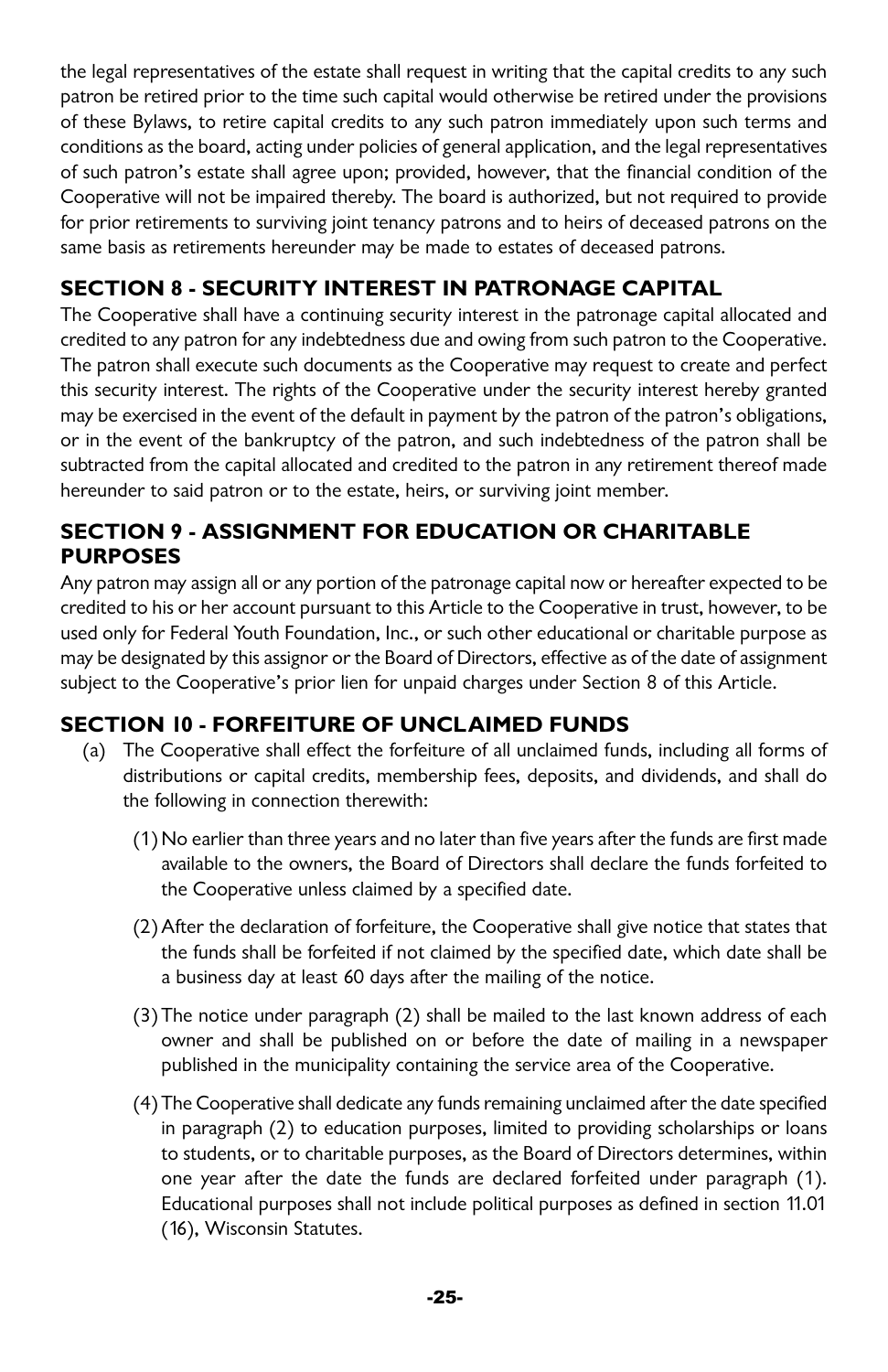- (b) At any time subsequent to forfeiture under this bylaw, the owner of forfeited funds may submit a claim to the Board of Directors and if the board determines that the person owned the funds at the time of the forfeiture, it shall refund the funds to the person.
- (c) The Board of Directors may establish a reasonable reserve for payment of claims, which reserve shall be credited to patrons in accordance with the ratio which their patronage bears to total patronage. This reserve shall be reimbursed for claims charged thereto, out of funds subsequently declared forfeited.

#### **SECTION 11 - SUBSCRIPTIONS TO WISCONSIN ENERGY COOPERATIVE NEWS**

The Cooperative, through action of its Board of Directors, is authorized in the name and on behalf of each member of the Cooperative to subscribe for the Wisconsin Energy Cooperative News. The expense of such subscriptions for all members shall be charged to the aggregate of capital deposited by members under Section 2 of this Article for electric service in the same manner as are charged other appropriate expenses of the Cooperative.

## **SECTION 12 - CONTRACTUAL OBLIGATIONS**

The patrons of the Cooperative, by dealing with the Cooperative, acknowledge that the terms and provisions of the Articles of Incorporation and Bylaws shall constitute and be a contract between the Cooperative and each patron, and both the Cooperative and the patron are bound by such contract, as fully as though each patron had individually signed a separate instrument containing such terms and provisions. The provisions of this Section shall be called to the attention of each patron of the Cooperative by posting same in a conspicuous place in the Cooperative's office, by including it in the membership application, or by posting it on the Cooperative's website.

# **ARTICLE VIII – DISPOSITION OF PROPERTY**

The Cooperative may not sell, mortgage, lease or otherwise dispose of or encumber all or any substantial portion of its property unless such sale, mortgage, lease or other disposition or encumbrance is authorized at a meeting of the members thereof by the affirmative vote of not less than two-thirds (2/3) of all the members of the Cooperative, and unless the notice of such proposed sale, mortgage, lease or other disposition or encumbrances shall have been contained in the notice of the meeting, provided, however, that notwithstanding anything herein contained, the Board of Directors of the Cooperative, without authorization by the members thereof, shall have full power and authority to borrow money and in connection with such borrowing to authorize the execution and delivery of a mortgage or mortgages or a deed or deeds of trust upon, or the pledging or encumbering of any or all of the property, assets, rights, privileges, licenses, franchises and permits of the Cooperative, whether acquired to be acquired, and wherever situated, as well as the revenue and income there from, all upon such terms and conditions as the Board of Directors shall determine, to secure any indebtedness of the Cooperative; and provided, further, that the Board of Directors may, upon the authorization of a majority of the members of the Cooperative voting thereon, merge or consolidate with another cooperative organized under the Wisconsin Statutes Chapter 185. The Board of Directors in its discretion shall determine what constitutes a substantial portion of the Cooperative's property.

# **ARTICLE IX - SEAL**

The corporate seal of the Cooperative shall be in the form of a circle and shall have inscribed thereon the name of the Cooperative and the words, "Corporate Seal, Wisconsin."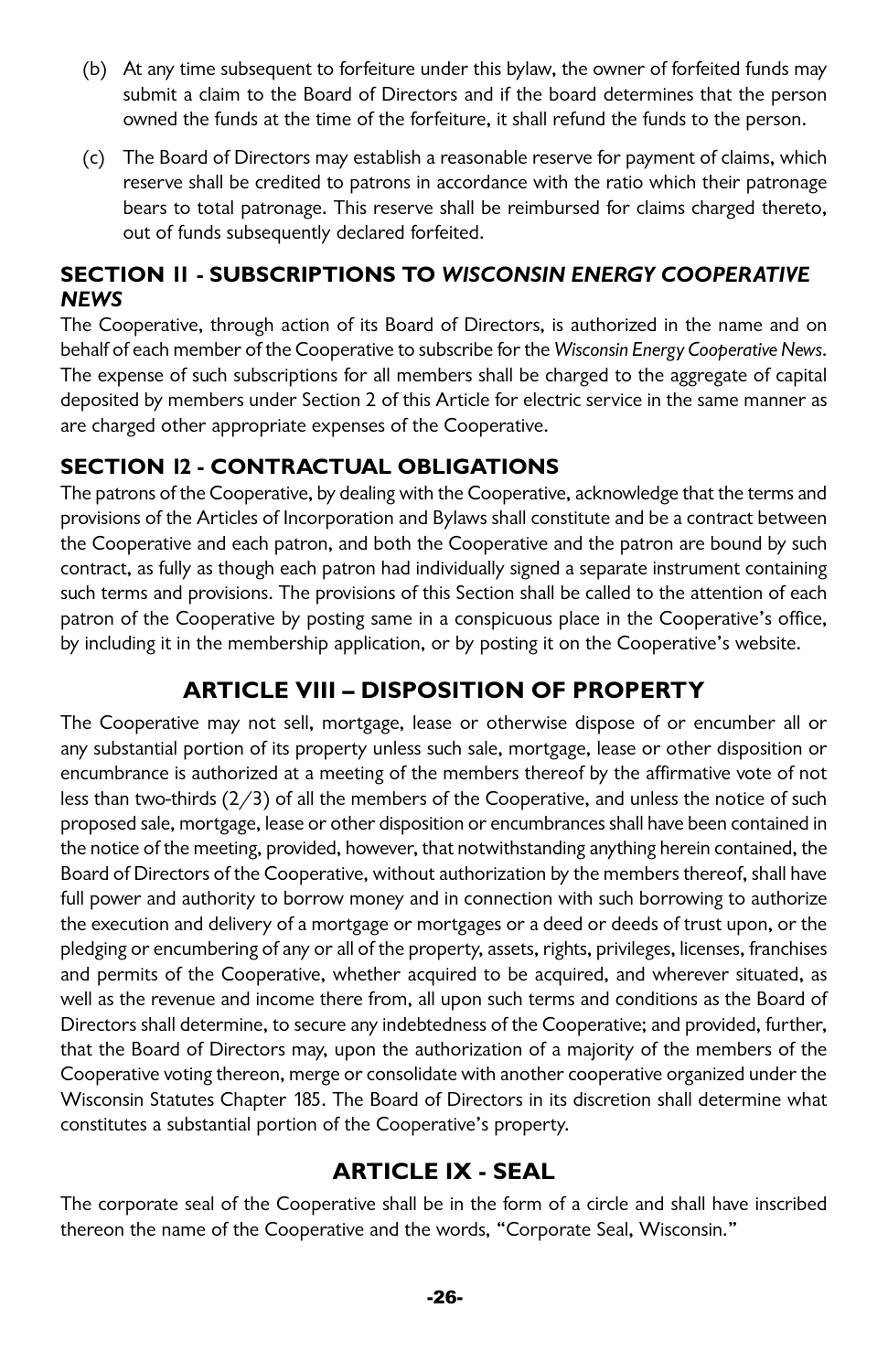# **ARTICLE X – FINANCIAL TRANSACTIONS**

## **SECTION 1 - CONTRACT**

Except as otherwise provided in these Bylaws, the Board of Directors may authorize any officer or officers, agent or agents, employee or employees to enter into any contract or execute and deliver any instrument in the name and on behalf of the Cooperative, and such authority may be general or confined to specific instances.

## **SECTION 2 - CHECKS, DRAFTS, ETC.**

All checks, drafts or other orders for the payment of money, and all notes, bonds or other evidences of indebtedness issued in the name of the Cooperative shall be signed and/or countersigned by such officer or officers, agent or agents, employee or employees of the Cooperative and in such manner as shall from time to time be determined by resolution of the Board of Directors.

## **SECTION 3 - DEPOSITS AND INVESTMENTS**

All funds except petty cash of the Cooperative shall be deposited or invested from time to time to the credit of the Cooperative in such bank or banks or in such financial securities or institutions as the Board of Directors may select. Nothing herein shall be deemed to prohibit the board from extending loans to members for proper purposes in the interest of the Cooperative.

## **SECTION 4 FISCAL YEAR**

The fiscal year of the Cooperative shall begin on the first day of January of each year and shall end on the thirty-first day of December of the same year.

# **ARTICLE XI - MISCELLANEOUS**

#### **SECTION 1 - MEMBERSHIP IN OTHER ORGANIZATIONS**

The Cooperative shall not become a member of any other organization without an affirmative vote of the members at a duly held meeting, the notice of which shall specify that action is to be taken upon such proposed membership, provided, however, that the Cooperative may upon the authorization of the Board of Directors by a two-thirds  $(2/3)$  vote become a member of any corporation or organization organized on a non-profit basis for the purpose of engaging in or furthering the cause of rural electrification or any civic organization.

#### **SECTION 2 - WAIVER OF NOTICE**

Any member or director may waive in writing any notice of a meeting required to be given by these Bylaws. The attendance of a member or director at any meeting shall constitute a waiver of notice of such meeting by such member or director, except in case a member or director shall attend a meeting for the express purpose of objecting to the transaction of any business on the ground that the meeting has not been lawfully called or convened.

## **SECTION 3 EMPLOYEE ACTIVITY**

No employee of the Cooperative shall take part or participate in any campaign to elect or defeat any candidate for director or to adopt or reject any change in the Bylaws. Such activity shall constitute grounds for dismissal.